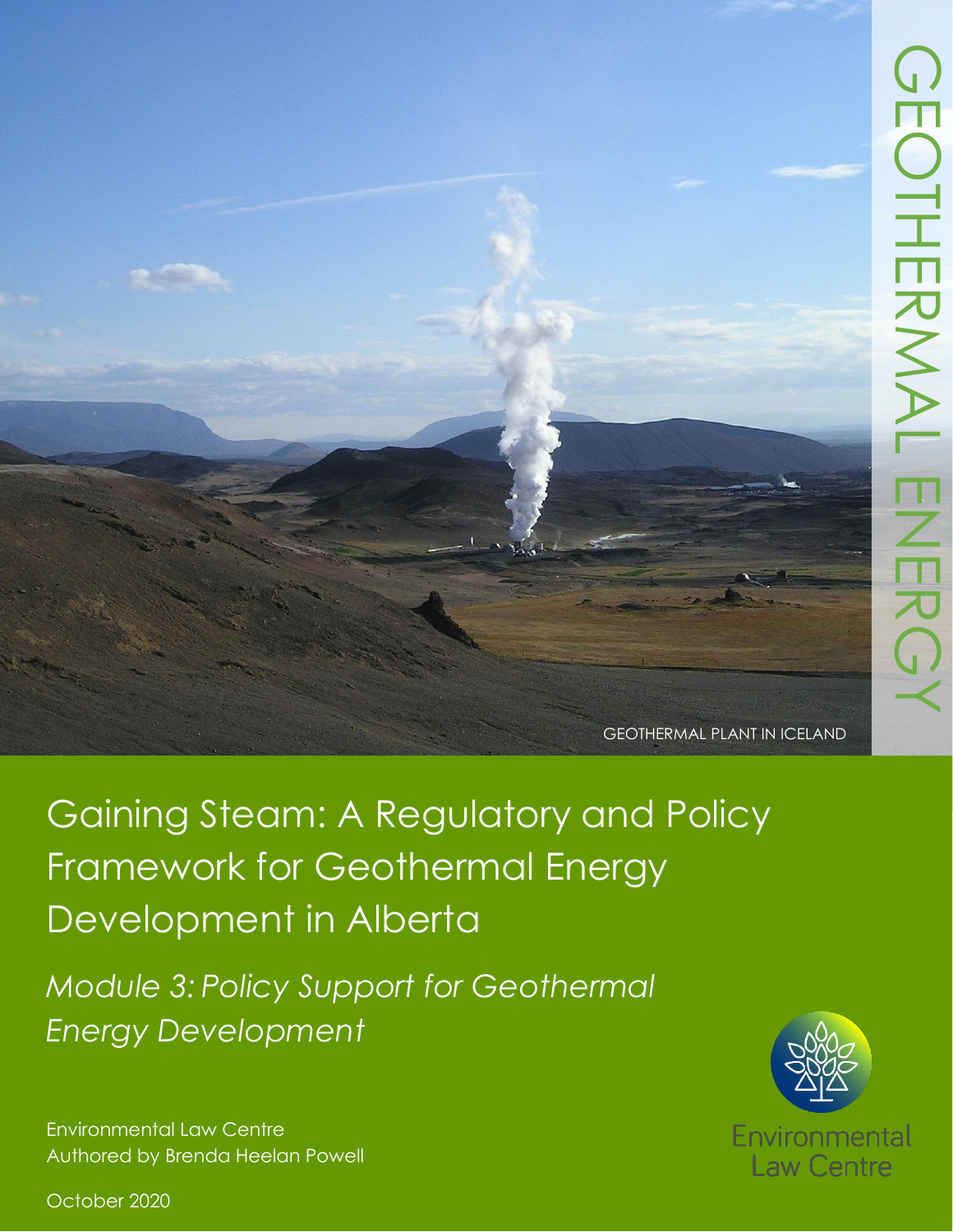Library and Archives Canada Cataloguing in Publication

Title: Gaining steam : a regulatory and policy framework for geothermal energy development in

Alberta / authored by Brenda Heelan Powell.

Names: Powell, Brenda Heelan, 1971- author. | Environmental Law Centre (Alta.), publisher.

Description: Includes bibliographical references.

Identifiers: Canadiana 20200384503 | ISBN 9781989522127 (PDF ; Module 3) Subjects: LCSH: Geothermal resources—Law and legislation—Alberta. | LCSH: Geothermal resources—

 Government policy—Alberta. | LCSH: Energy development—Law and legislation—Alberta. | LCSH:

Energy development—Government policy—Alberta.

Classification: LCC KEA376 .P69 2021 | DDC 346.712304/679—dc23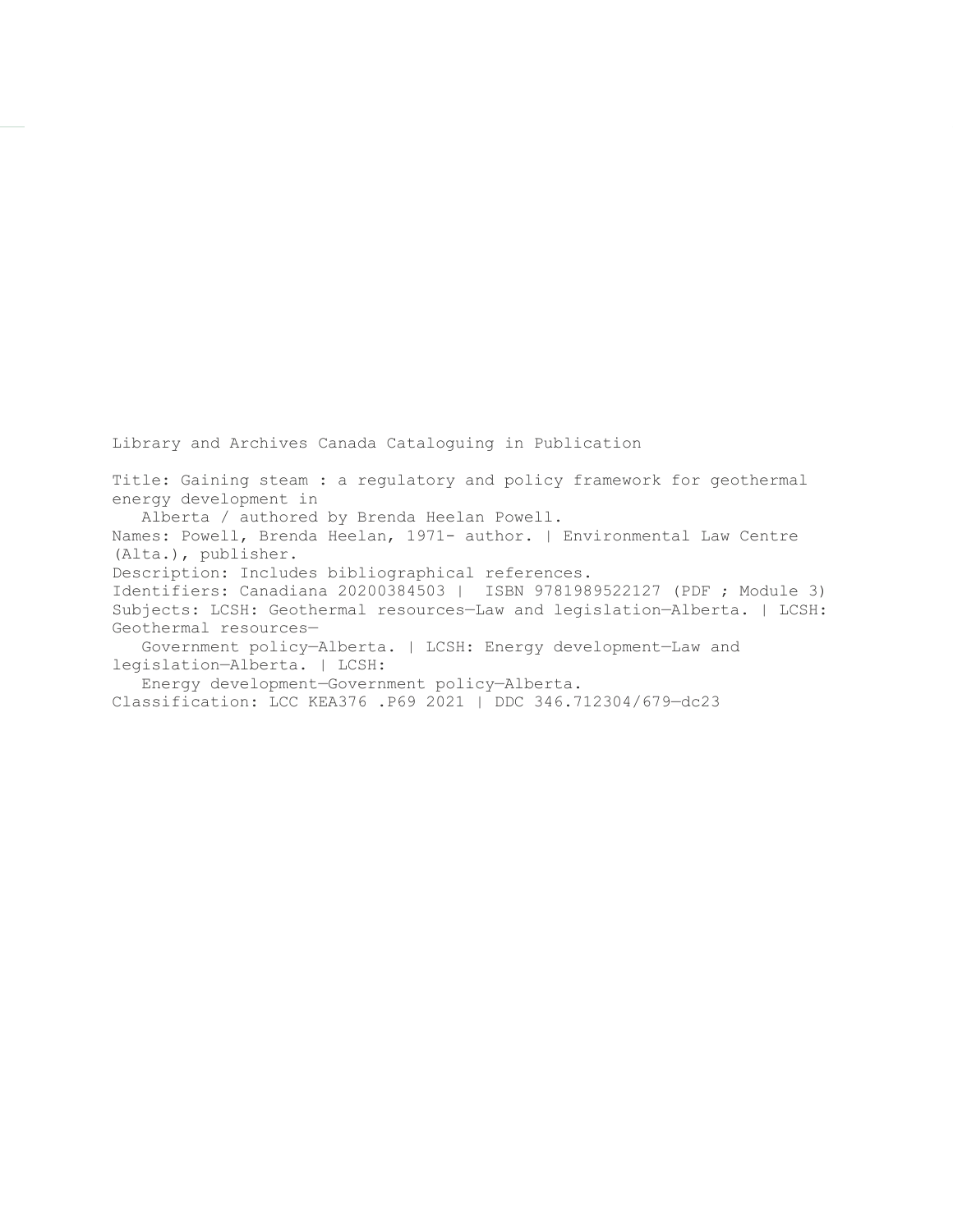# **The Environmental Law Centre (Alberta) Society**

The Environmental Law Centre (ELC) has been seeking strong and effective environmental laws since it was founded in 1982. The ELC is dedicated to providing credible, comprehensive, and objective legal information regarding natural resources, energy and environmental law, policy, and regulation in the Province of Alberta. The ELC's mission is to educate and champion for strong laws and rights so all Albertans can enjoy clean water, clean air, and a healthy environment. Our vision is a society where laws secure an environment that sustains current and future generations.

#### **Environmental Law Centre**

#410, 10115 – 100A Street Edmonton, AB T5J 2W2 Telephone: (780) 424-5099 Fax: (780) 424-5133 Toll-free: 1-800-661-4238 Email: [elc@elc.ab.ca](mailto:elc@elc.ab.ca) Website: [www.elc.ab.ca](http://www.elc.ab.ca/) Blog: [www.elc.ab.ca/blog/](http://www.elc.ab.ca/blog/) Facebook:<http://www.facebook.com/environmentallawcentre> Twitter: [https://twitter.com/ELC\\_Alberta](https://twitter.com/ELC_Alberta) To sign up for email updates visit:<http://elc.ab.ca/newsandmedia/news/>

Charitable Registration #11890 0679 RR0001

Copyright © 2020 Environmental Law Centre (Alberta) Society

*Photos courtesy Environmental Law Centre, unsplash.com and pixabay.com except where otherwise indicated.*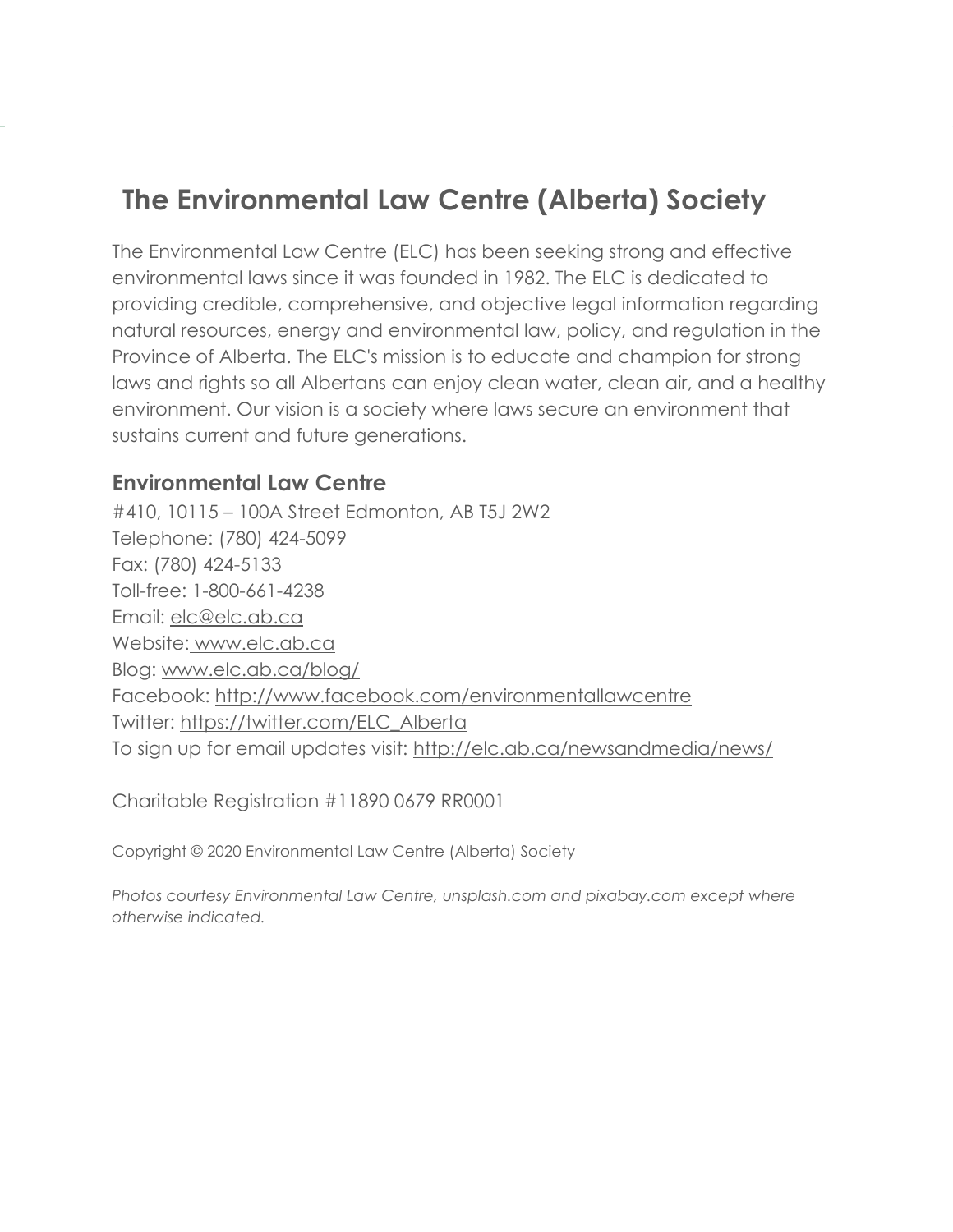# ACKNOWLEDGEMENTS

The Environmental Law Centre would like to thank the Alberta Law Foundation for its support of this project.

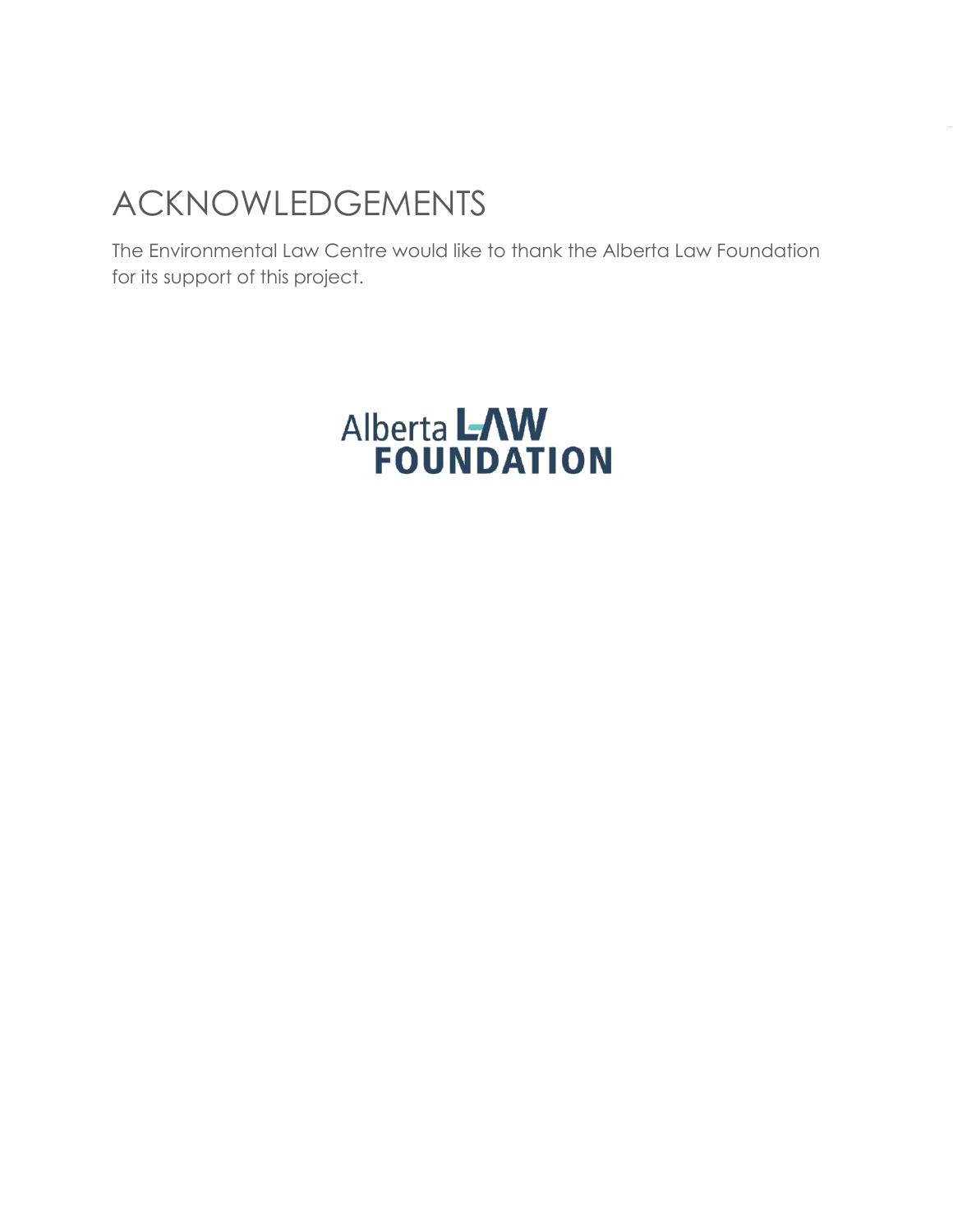GAINING STEAM: A REGULATORY AND POLICY FRAMEWORK FOR GEOTHERMAL ENERGY DEVELOPMENT IN ALBERTA *Module 3: Policy Support for Geothermal Energy Development*

# TABLE OF CONTENTS

| MODULE 3: POLICY SUPPORT FOR GEOTHERMAL ENERGY DEVELOPMENT 1             |
|--------------------------------------------------------------------------|
| 1. Policy Support for Geothermal Energy Development: The Tools 3         |
|                                                                          |
| 1.2 Government Financial Support: Cost-Share Programs, Public Insurance, |
| 1.3 Market Incentives: Feed-in Tariffs, Renewable Portfolio Standards 14 |
|                                                                          |
| 2. A Path Forward for Geothermal Energy Development in Alberta  26       |
|                                                                          |
| 2.2 Market Incentives: Renewable Energy Portfolio Standards and Feed-in- |
| 2.3 Government Financial Support: Cost-share programs, public insurance  |
| $2.4^{\circ}$                                                            |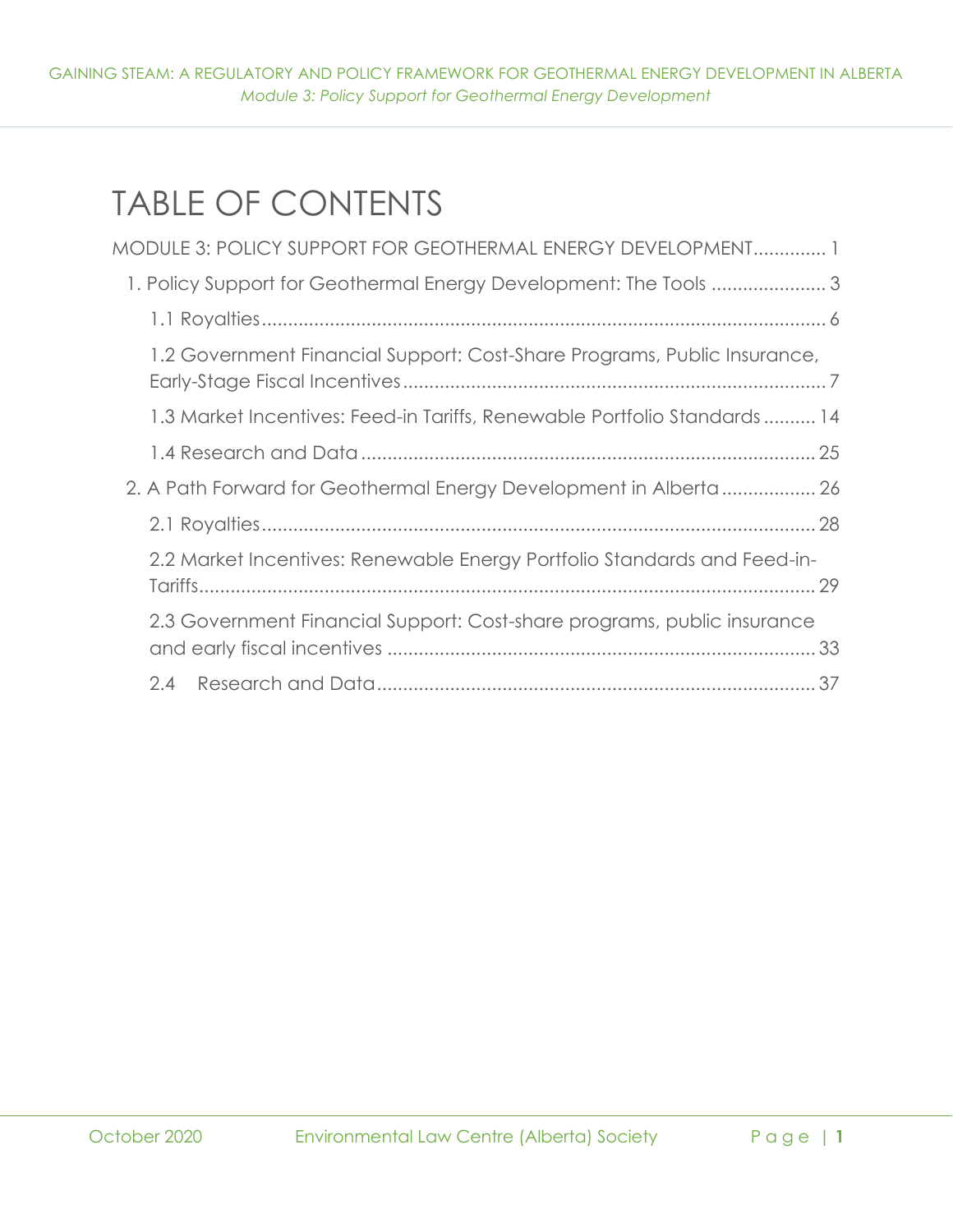# <span id="page-5-0"></span>MODULE 3: POLICY SUPPORT FOR GEOTHERMAL ENERGY DEVELOPMENT

As discussed in *[Module 2: The Missing Pieces in Alberta's Regulatory Landscape](https://elc.ab.ca/?smd_process_download=1&download_id=93858)  [and a Path Forward for Geothermal Energy Development](https://elc.ab.ca/?smd_process_download=1&download_id=93858)*, a comprehensive regulatory scheme is an essential foundation for the development of geothermal energy. However, that is not the only piece of the puzzle: policy support is essential as a means to reduce development risks and alleviate market pressures on a nascent industry.

Development of geothermal resources for electrical production proceeds in a staged approach: surface-based exploration, discovery and exploration drilling to confirm availability of the resource (2-3 years), drilling to build out the field and construct power plant (3-5 years), and operations.<sup>1</sup> The initial exploratory stages require significant up-front capital, have high drilling costs, and are subject to the risk of not hitting a productive resource.<sup>2</sup> Development of geothermal resources can be hindered by inadequate policies for support of the industry, high up-front costs to develop the field and power plant, the lack of availability of transmission to geothermal sites, a lack of infrastructure required for easy access to geothermal sites, and limited availability of technical expertise.<sup>3</sup>

<sup>1</sup> Subir K. Sanyal et al., Knowledge Series 024/16, Comparative Analysis of Approaches to Geothermal Resource Risk Mitigation: A Global Survey (2016: World Bank, Energy Sector Management Assistance Program) [Sanyal et al.].

<sup>2</sup> Justin Crewson and Alison Thompson, *International Geothermal Policy Mechanisms Best Practices: Identifying the Canadian Gap* (Calgary: 2015, CanGEA) [Crewson-Thompson].

<sup>3</sup> Sanyal et al., *supra*. note 1.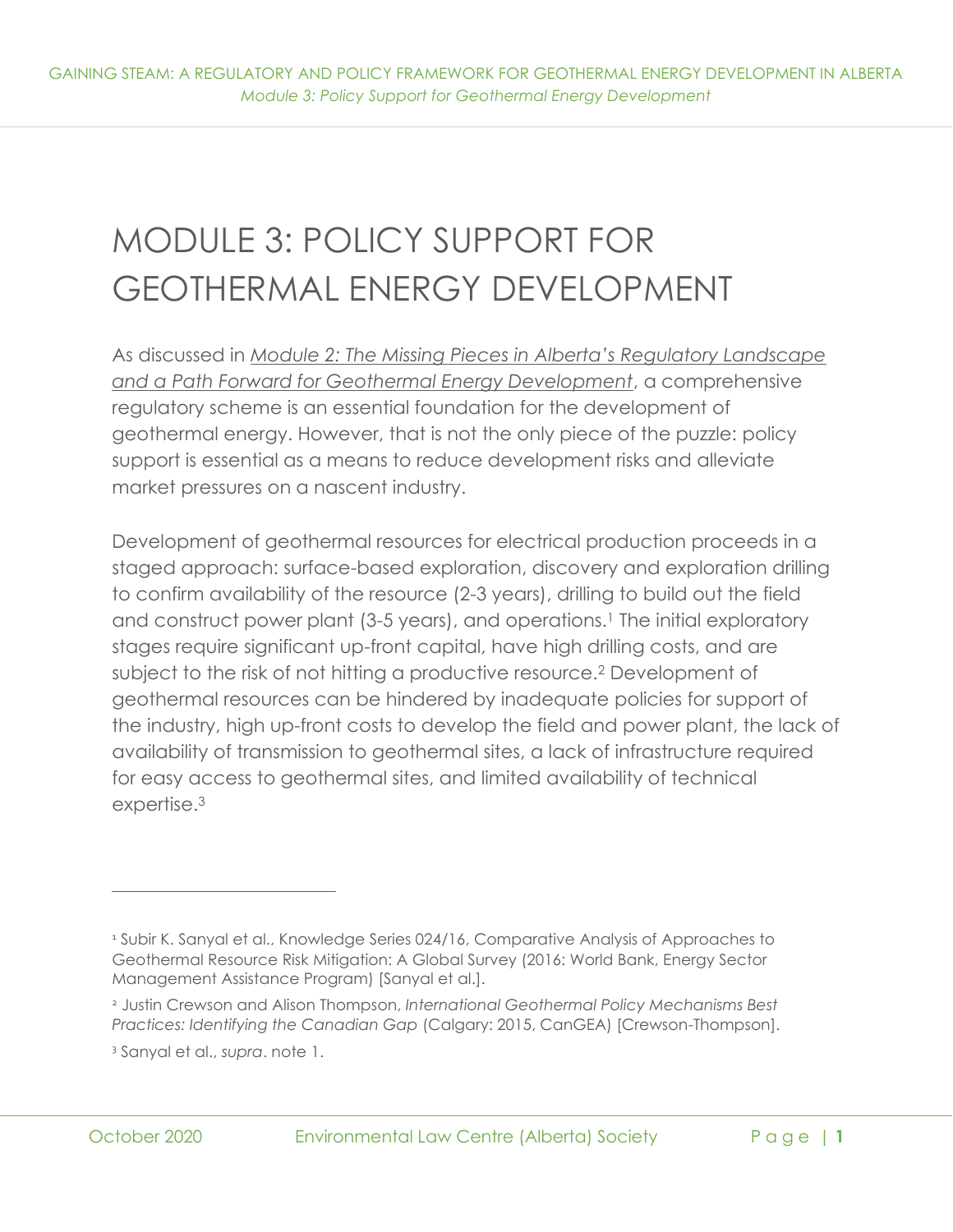Risks may be off-set to some extent by existing oil and gas data.<sup>4</sup> Further, given similarities to oil and gas development, the experience managing risk for these developments may be applicable to managing risk of geothermal energy development. <sup>5</sup> As stated by Banks, other measures could be taken to achieve cost reductions: <sup>6</sup>

- Continued use of existing oil and gas exploration data, including well logs and seismic profiles, to reduce the risk of drilling dry wells;
- Repurposing existing oil and gas wells as geothermal slim holes for advanced exploration, reservoir productivity testing and, where possible, full-scale brine production and injection;
- Scaling up from pilot scale (1-2.5 MWe) to full field development (> 10 MWe);
- Creating a local manufacturing base for geothermal power plant components, including geothermal well casings, heat exchangers and organic Rankin cycle generators;
- Developing and optimizing low and ultra-low temperature differential heat engines.

<sup>4</sup> Aletta Leitch and Jason Switzer, "The Missing Pieces in Alberta's geothermal puzzle: Alberta's strengths in oil and gas make geothermal a strong possibility, but it needs a push to get going" (December 18, 2017) Pembina Institute Blog [Leitch-Switzer].

<sup>5</sup> *Ibid*.

<sup>6</sup> Jonathon Banks, *Deep-Dive Analysis of the Best Geothermal Reservoirs for Commercial Development In Alberta: Final Report* (Edmonton: 2016, Earth and Atmospheric Sciences, Faculty of Science, University of Alberta) at 67 [Banks].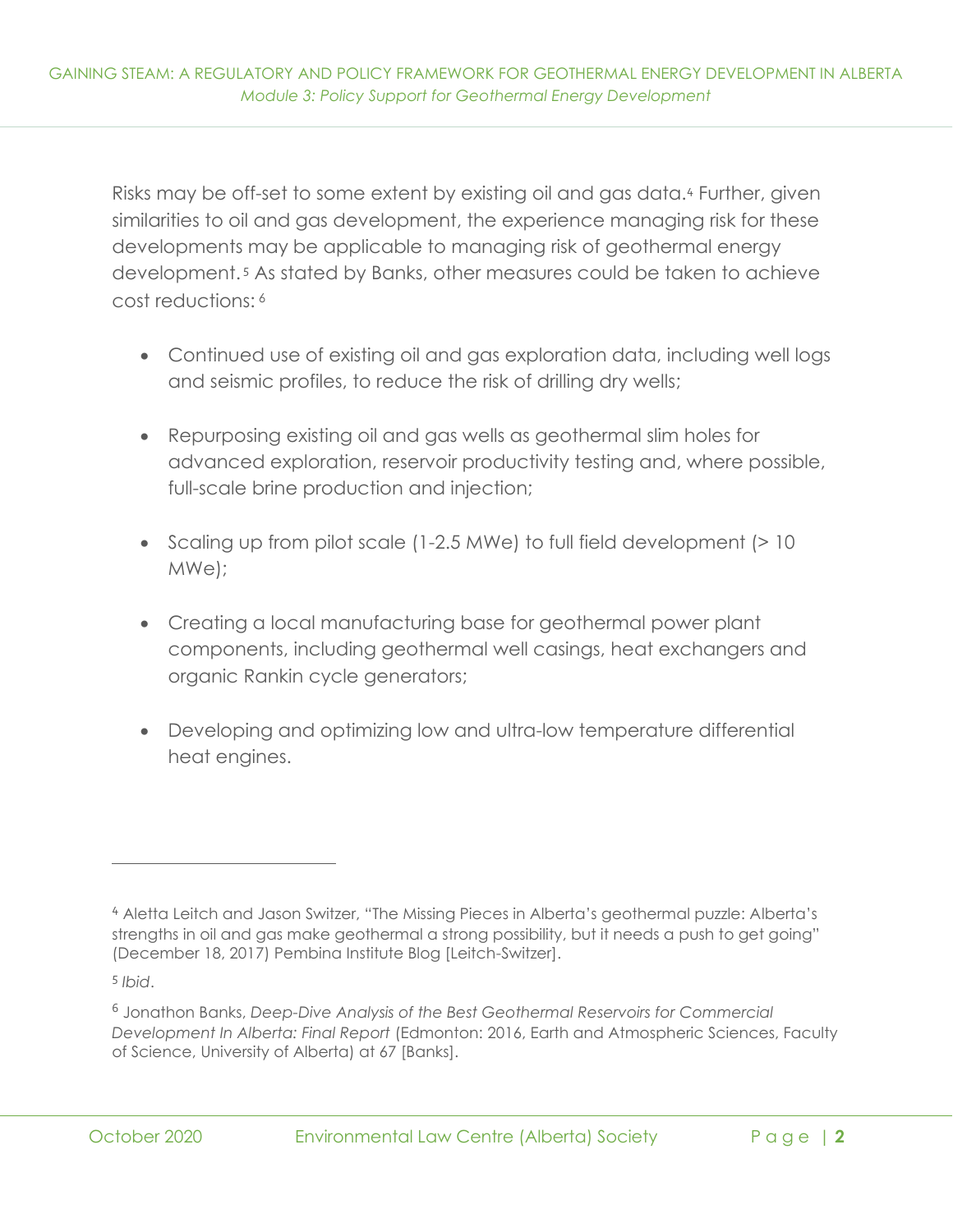Despite these potential cost reductions, geothermal development in Alberta is at such early stages that significant financial risk still exists. This, in turn, can make it difficult to obtain private financing and investment.<sup>7</sup> Even in light of the synergies arising in Alberta due to the extensive oil and gas industry, it is still essential that policy tools designed to off-set or alleviate the inherent financial risks be developed to encourage geothermal energy development.<sup>8</sup>

# <span id="page-7-0"></span>1. Policy Support for Geothermal Energy Development: The Tools

Alberta has a history of using policy tools to help establish new industries. For instance, in the 1970s, a government-funded agency - the Alberta Oil Sands Technology and Research Authority (AOSTRA) was established to accelerate the development of oil sands technology.<sup>9</sup> The activities of AOSTRA included the construction of test facilities for new technology.<sup>10</sup> As well, the oil and gas industry currently receives a variety of subsidies in the form of royalty structures, tax provisions, and research grants.<sup>11</sup>

<sup>9</sup> Gillian Steward, *Betting on Bitumen: Alberta's Energy Policies from Lougheed to Klein* (Ottawa: 2017, Parkland Institute and the Canadian Centre for Policy Alternatives).

<sup>10</sup> Earth Sciences Report 2000-05: *Historical Overview of the Fort McMurray Area and Oil Sands Industry in Northeast Alberta* (Calgary: 2005, Alberta Energy and Utilities Board).

<sup>11</sup> Environmental Defence Canada and Phillip Gass, *Doubling Down with Taxpayer Dollars: Fossil Fuel Subsidies from the Alberta Government* (Toronto: 2019, Environmental Defence Canada). See also Shelagh Whitley et al., *G7 fossil fuel subsidy scorecard: tracking the phase-out of fiscal support and public finance for oil, gas and coal* (London, UK: 2018, Overseas Development Institute).

<sup>7</sup> Crewson-Thompson*, supra.*note 2.

<sup>8</sup> Bethany Speer et al., *Geothermal Exploration Policy Mechanisms: Lessons from International Application, Technical Report NREL/TP-6A20-61477* (Washington, D.C.: 2014, National Renewable Energy Laboratory) [Speer et al.]. See also Crewson-Thompson*, supra.* note 2.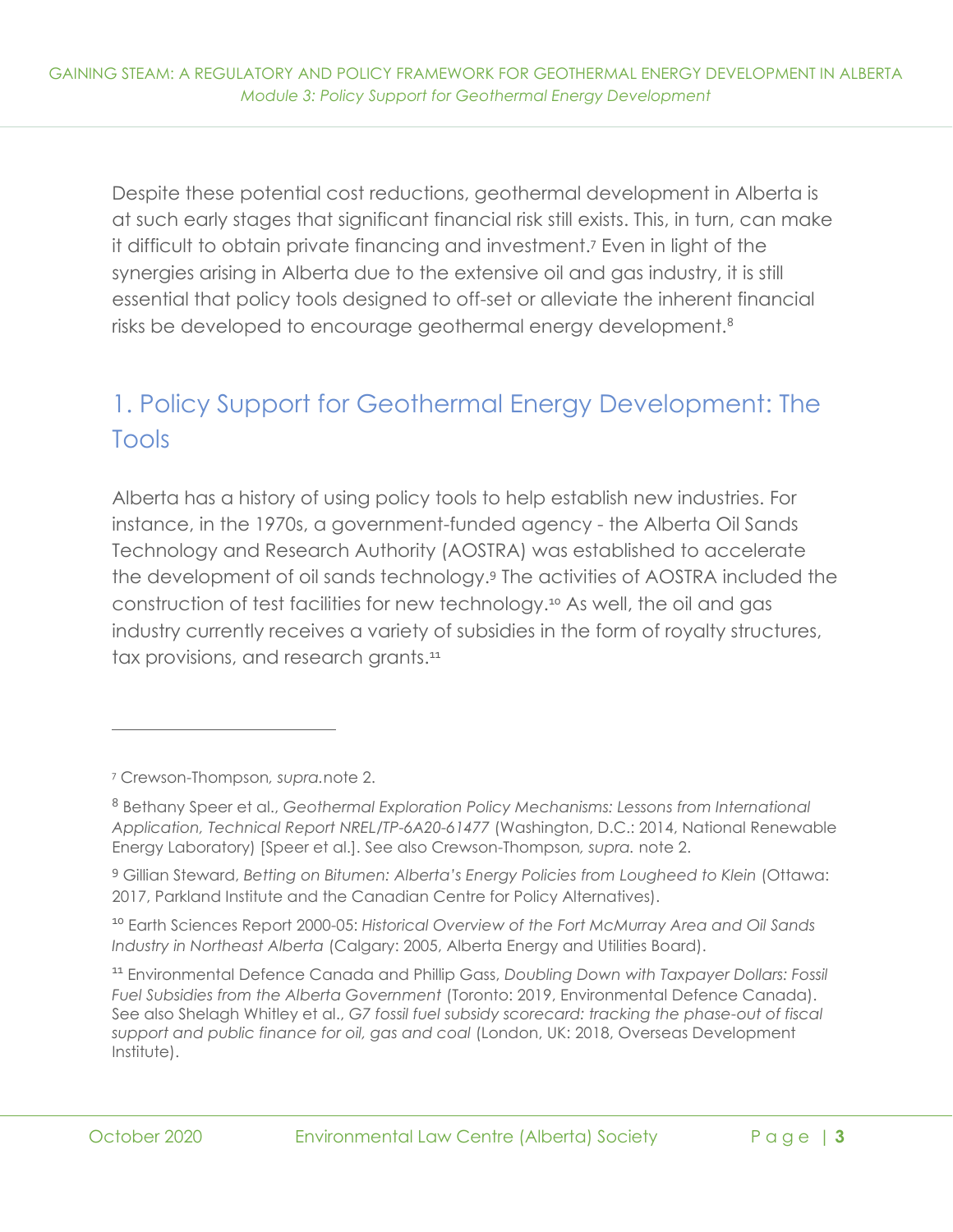Policy tools have also been adopted in Alberta to encourage the development of renewable energy sources. The *Renewable Electricity Act<sup>12</sup>* establishes a provincial target that, by 2030, at least 30% of electricity being produced in Alberta will be from renewable energy resources.<sup>13</sup> Under that Act, renewable energy resources include "heat from the earth" (i.e. geothermal resources).<sup>14</sup> Until June 2019, this legislation was supported by a Renewable Electricity Program (REP) designed to encourage the development of new electricity capacity from renewable sources. A key component of this program was the use of an Indexed Renewable Energy Credit (a.k.a. contract for difference) which allowed developers to competitively bid for the all-in price they need to develop a project. <sup>15</sup> From the all-in price, the pool price is deducted and the difference is how much is paid in support (for the renewable attributes).<sup>16</sup> Three rounds of REPs were held and the cumulative target of 1,100 MW was exceeded (1,363 MW were bid).17Similar approaches can be applied to encourage the development of geothermal resources.

It has been long recognized that there is a need to encourage exploration, experimentation, and development with expanded federal-provincial grant programs, and tax incentives to encourage investment.<sup>18</sup> In some jurisdictions

<sup>13</sup> *Ibid.*, s. 2.

<sup>14</sup> *Ibid.,* s. 1.

<sup>12</sup> *Renewable Electricity Act*, S.A. 2016, ch. R-16.5.

<sup>15</sup> AESO website at [https://www.aeso.ca/market/renewable-electricity-program/about-the](https://www.aeso.ca/market/renewable-electricity-program/about-the-program/)[program/.](https://www.aeso.ca/market/renewable-electricity-program/about-the-program/)

<sup>17</sup> AESO website at<https://www.aeso.ca/market/renewable-electricity-program/rep-results/> provides results for the amount of electricity production developed through the REP. The cumulative target for the three rounds of REP held was 1,100 MW and the actual amount was 1,363 MW. Despite this success in developing electricity production from renewable resources, the REP has been cancelled.

<sup>18</sup> Judith A. Snider, *Geothermal Resources, an Overview* (November 1980, Energy Law).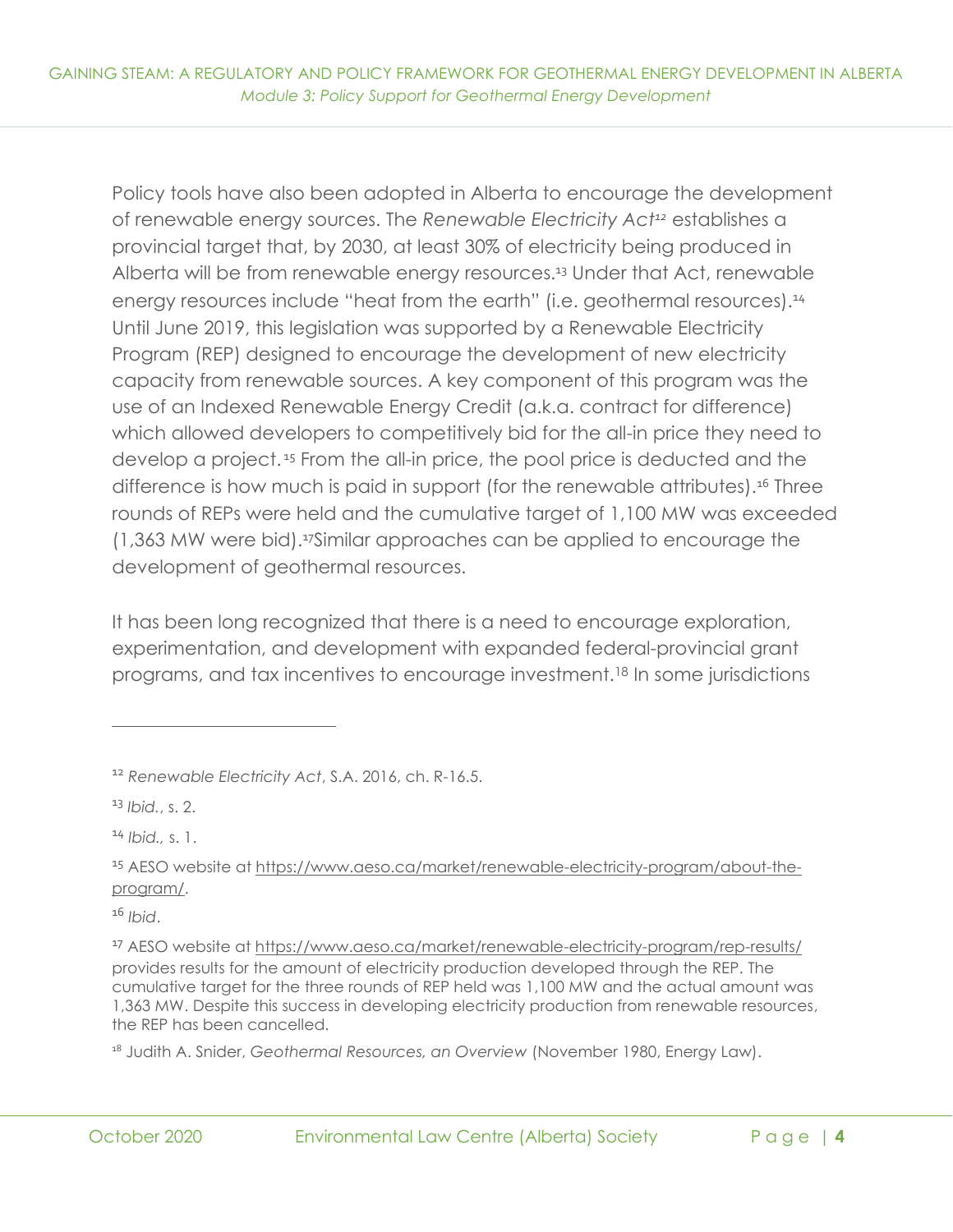cost-sharing programs have been implemented to encourage development of geothermal data and technology. Other financial mechanisms – such as government grants or government-backed loans (which can convert to grants), insurance, or reduced licensing fees and royalties – can be used to encourage development of geothermal facilities by de-risking geothermal activities. Development of geothermal generated electricity can be encouraged using feed-in-tariffs, renewable portfolio standards or both.

Whatever policy mechanisms are chosen, it is essential that there is express consideration and inclusion of geothermal resources. As stated by Crewson and Thompson:<sup>19</sup>

It should be noted that in some cases geothermal energy projects are ineligible for policy support mechanisms that are available to other renewable energy sources, and in various jurisdictions they compete with fossil fuel projects, which do not have their negative externalities in terms of air and water pollution and GHG production accounted for competitively with international best practices. Moreover, the benefits of geothermal energy are not accurately weighed, which have particularly affected unconventional geothermal projects in Canada.

Crewson and Thompson suggest that, in order to level the playing field for geothermal developments, all social costs associated with fossil fuel generated electricity should be considered. <sup>20</sup> Alternatively, they suggest that the social benefits of geothermal electrical generation could be valued using feed-intariffs.<sup>21</sup>

<sup>19</sup> Crewson-Thompson*, supra.* note 2 at 94 to 95.

<sup>20</sup> *Ibid*.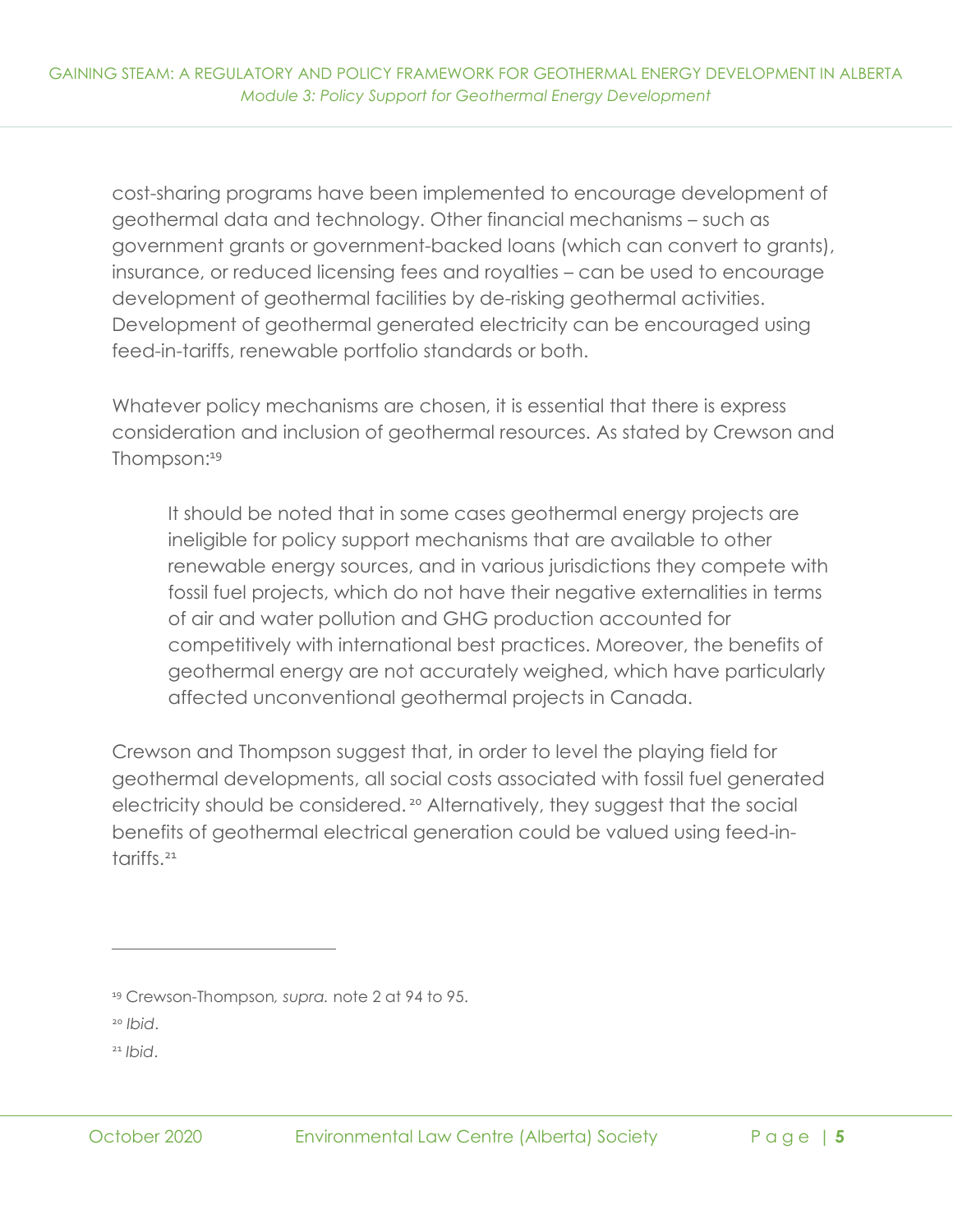## <span id="page-10-0"></span>1.1 Royalties

As a matter of policy, the issue of whether or not geothermal royalties are appropriate in Alberta should be considered. There has been suggestion that royalties are not appropriate for geothermal resources given no resource is being depleted.<sup>22</sup> However, geothermal developments can affect the resource in terms of "cooling of the reservoir, subsidence, reduction of fluid resulting in changes to surface feature and habitats, hydrothermal eruptions, interference with existing takes, and changes in location of heat and fluids"<sup>23</sup> and a royalty can encourage more sustainable development of geothermal resources.<sup>24</sup> Others have suggested<sup>25</sup> that royalty breaks or variable rates may be appropriate for geothermal resources.

Royalties are essentially a unique form of taxation on natural resources and may take different forms. <sup>26</sup> An **in rem tax** is "applied to production without considering the cost of operation or investment". <sup>27</sup> In rem taxes may take many forms but the types applicable to geothermal developments are: <sup>28</sup>

<sup>24</sup> *Ibid*.

<sup>27</sup> *Ibid.* at 6.

<sup>&</sup>lt;sup>22</sup> Grant Van Hal, Legal Obstacles to the Development of Geothermal Energy in Alberta, CIRL *Occasional Paper #42* (Calgary: 2013, Canadian Institute of Resources Law).

<sup>&</sup>lt;sup>23</sup> Sam Malafeh and Basil Sharp, "An Economic Analysis of Royalties: Application to Geothermal Development", (Proceedings World geothermal Congress, Melbourne, Australia, 19-25 April 2015) at 3 [Malafeh-Sharp].

<sup>25</sup> Peggy Holroyd and Jennifer Dagg, *Building a regulatory framework for geothermal energy development in the NWT: A report for the Government of Northwest Territories, Environment and Natural Resources Department* (Calgary: 2011, Pembina Institute) [Holroyd-Dagg].

<sup>26</sup> Malafeh-Sharp, *supra.* note 23.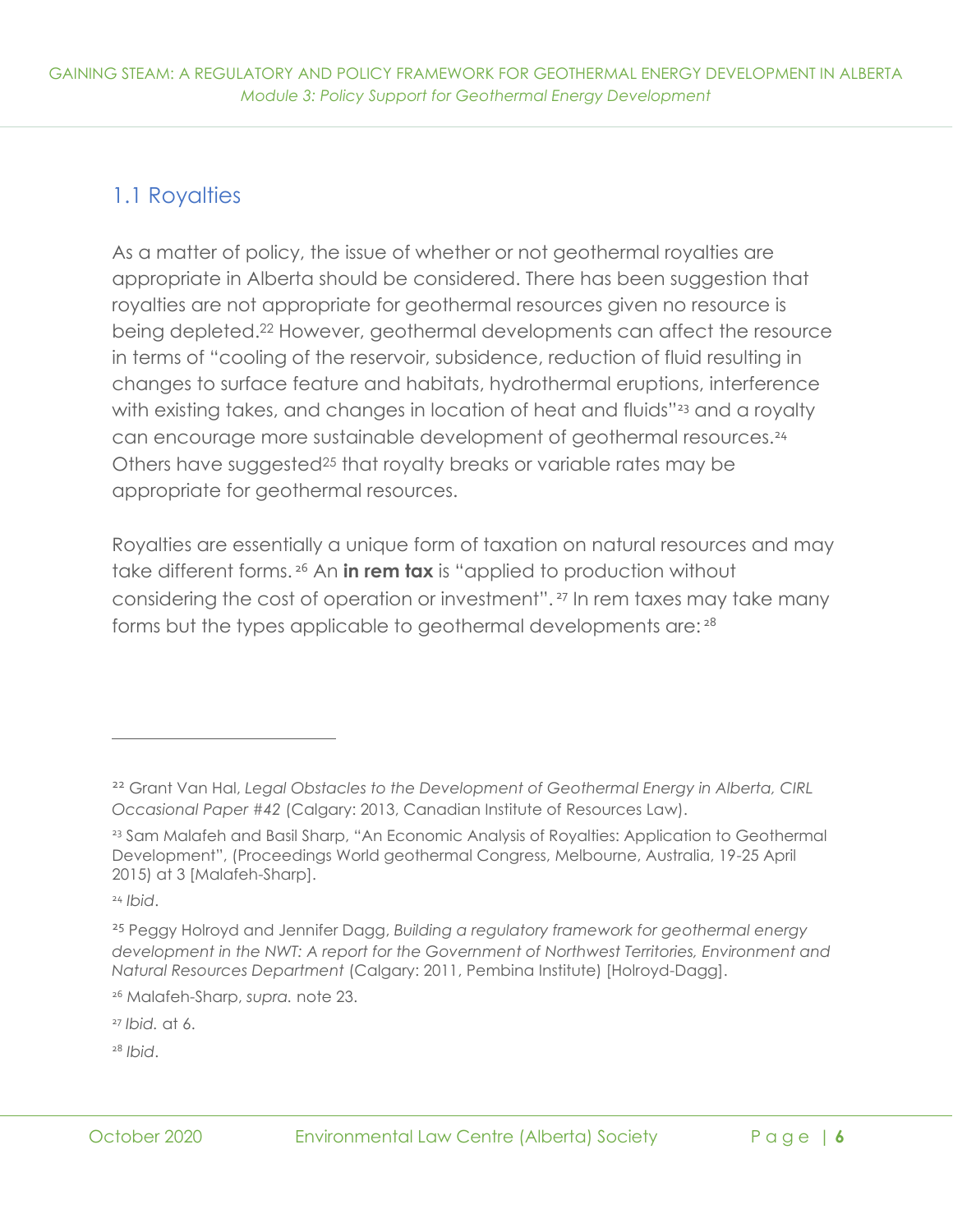- Unit-Based Royalty which is a fee applied to production. The royalty payable is linked to the operation size and amount of extracted natural resource.
- Resource Rent Royalty (a.k.a. ad valorem royalty) which is a levy on net cash flow. The royalty payable is based upon the revenue gained from using the resource.

Another form of royalty is **in personam taxes** which is an income tax otherwise known as an accounting profits royalty.<sup>29</sup> The accounting profits royalty is calculated as a percentage of the operating profits. Such a royalty may be implemented on a scaling scale so that as profit increases, so does the percentage of the royalty.

# <span id="page-11-0"></span>1.2 Government Financial Support: Cost-Share Programs, Public Insurance, Early-Stage Fiscal Incentives

Government financial support may be offered to the geothermal industry in various forms: research and development, investment aid and operating aid (mostly for electrical operations).<sup>30</sup> For example, the Government of Iceland devotes a significant portion of its GDP to research and development for renewable energy sources including geothermal resources. Cost-share programs or publicly funded insurance programs can be used to reduce resource risk associated with geothermal exploration and development. Governments may also contribute to the development of associated

<sup>&</sup>lt;sup>30</sup> Philippe Dumas and Luca Angelino, "Financing Geothermal Energy" (Proceedings World Geothermal Congress, Melbourne, Australia, 19-25 April 2015) [Dumas-Angelino].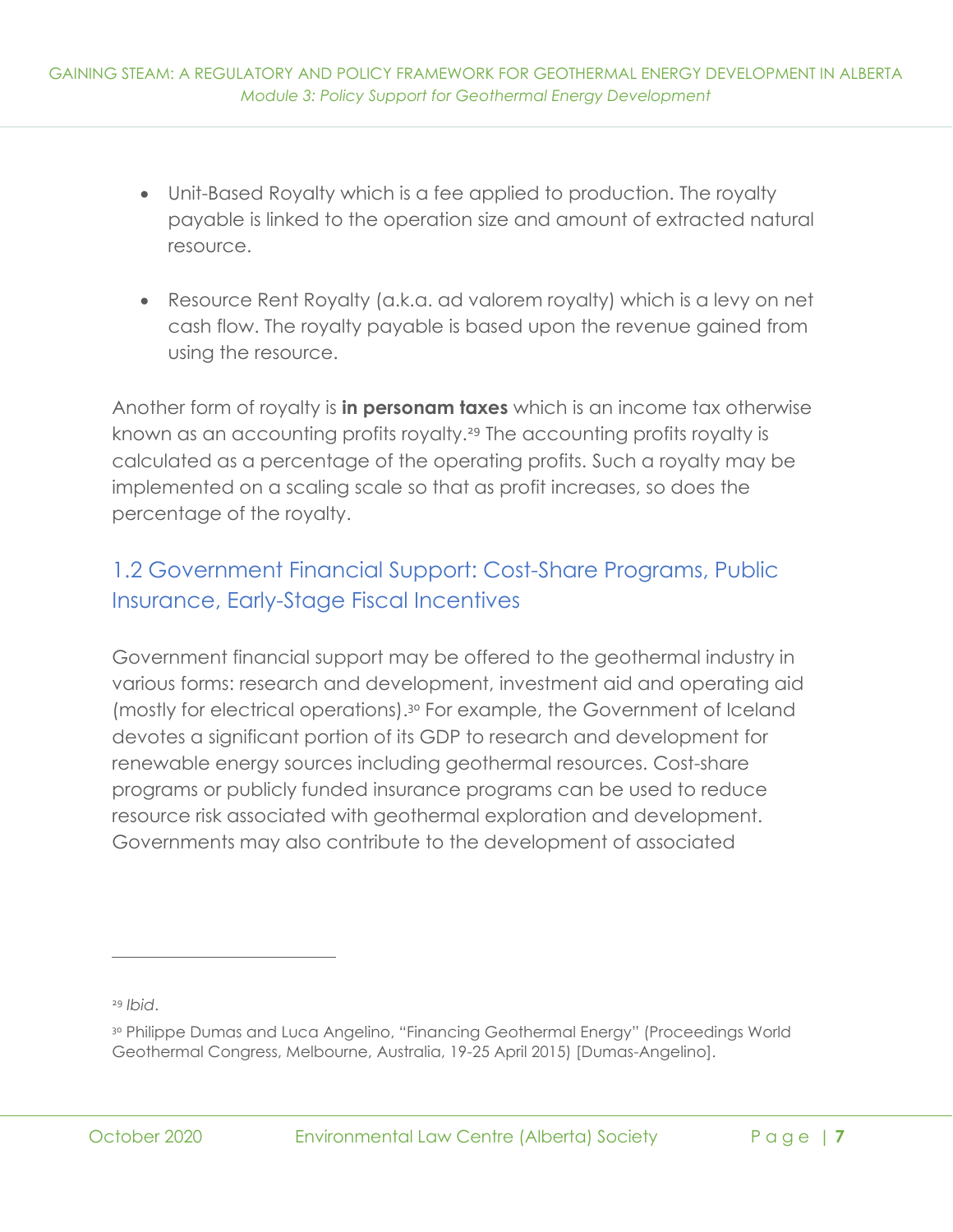infrastructure – such as roads and transmission lines – which is especially helpful for geothermal development in remote areas.<sup>31</sup>

The United States serves as an example of a multi-pronged policy approach which successfully encouraged geothermal development using market tools and direct government support. The federal *Public Utilities Regulatory Policies Act* (PURPA) expanded the geothermal market by providing certainty to project investors.<sup>32</sup> By 2012, 30 states had enforceable renewable portfolio standards in place.<sup>33</sup> In addition, "research and development policies provided an investment of public dollars toward developing technologies and reducing costs over time to increase the market competitiveness of geothermal electricity".<sup>34</sup> For instance, the U.S.A. federal government provided loan guarantees for geothermal projects (both direct heat and electricity production) and provided investment tax credits.<sup>35</sup> As summarized by Crewson and Thompson:<sup>36</sup>

The United States has a complex history of geothermal development. The government participated in resource development in the late 1960s with research and early drilling conducted by Federal and State agencies, and by independent parties. By the 1970s, several laws had been put in

<sup>31</sup> Sanyal et al., *supra.* note 1.

<sup>32</sup> Elizabeth Doris, Claire Kreycik and Katherine Young, *Policy Overview and Options for Maximizing the Role of Policy In Geothermal Electricity Development, Technical Report NREL/TP-6A2-46653* (Washington, DC: 2009, National Renewable Energy Laboratory) [Doris et al.].

<sup>33</sup> Ingimar G. Haraldsson, "Government Incentives and International Support for Geothermal Project Development", presented at *Short Course VI on Utilization of Low-and Medium-Enthalpy Geothermal Resources and Financial Aspects of Utilization*, organized by UNU-GTP and LaGeo, in Santa Tecla, El Salvador, March 23-29, 2014 [Haraldsson]. See also Christopher Richard, "Developmental Barriers vs. Policy Incentives in Geothermal Power" (2012) 36 GRC Transactions 115.

<sup>34</sup> Doris et al., *supra.* note 32 at 1.

<sup>36</sup> Crewson-Thompson*, supra.* note 2 at 23-24.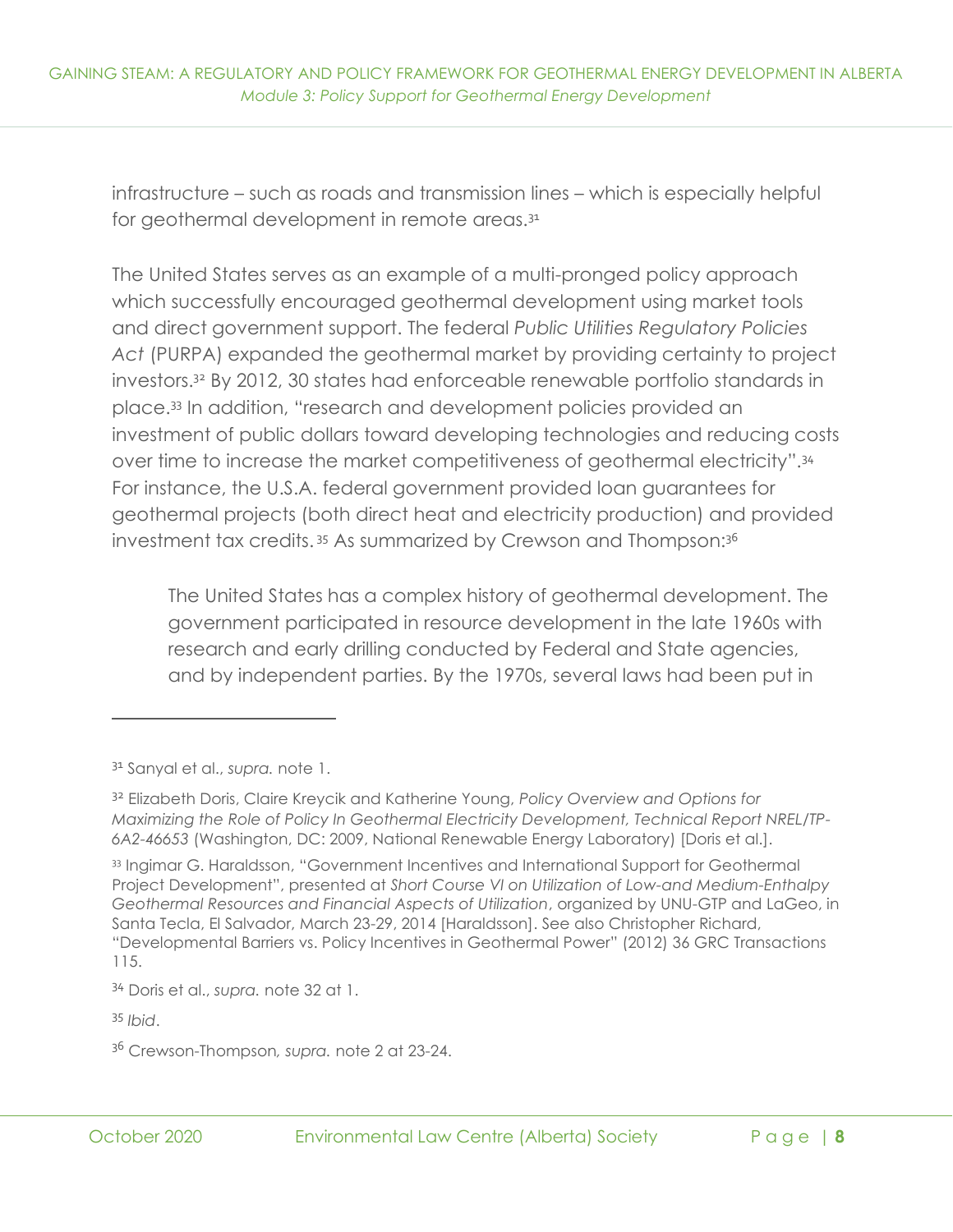place - most importantly, the Public Utility Regulatory Policies Act (PURPA) - and sufficient knowledge had been developed regarding geo-thermal resources to spur a geothermal boom from 1980 to the late 1990s. As shown in Figure 4, the United States has had various forms of government cost-sharing and tax incentives, but has kept the majority of the development and capital investment directly with the private sector. In combination, policy decisions (PURPA and RPS, in certain states), some direct government support (in the form of cost-shared drilling), and a favorable tax climate have led to geothermal growth in the United States. While cost-shared drilling has been helpful throughout the history of geothermal development in the United States, it is important to note that PURPA was a major motivator for geothermal development through the early 1990s. Since then, tax credits in place since the 1990s have made taking early stage geothermal risk worthwhile for some IPPs, with some continued support from cost-shared drilling. A new round of cost-shared drilling (using slim holes to prove certain resources, including those with no surface expression) is under consideration at present.

Ultimately, rather than adopting a single form of government financial support, it is likely a suite of policy mechanisms will prove most effective. This suite could include cost-share programs, public insurance programs, and early fiscal incentives.

## *1.2.1. Cost-Share Programs*

As noted by Sanyal et al., experience in other jurisdictions has shown that government financial support has been critical in overcoming barriers to geothermal development.<sup>37</sup> Government support is especially crucial in the early

<sup>37</sup> Sanyal et al., *supra.* note 1.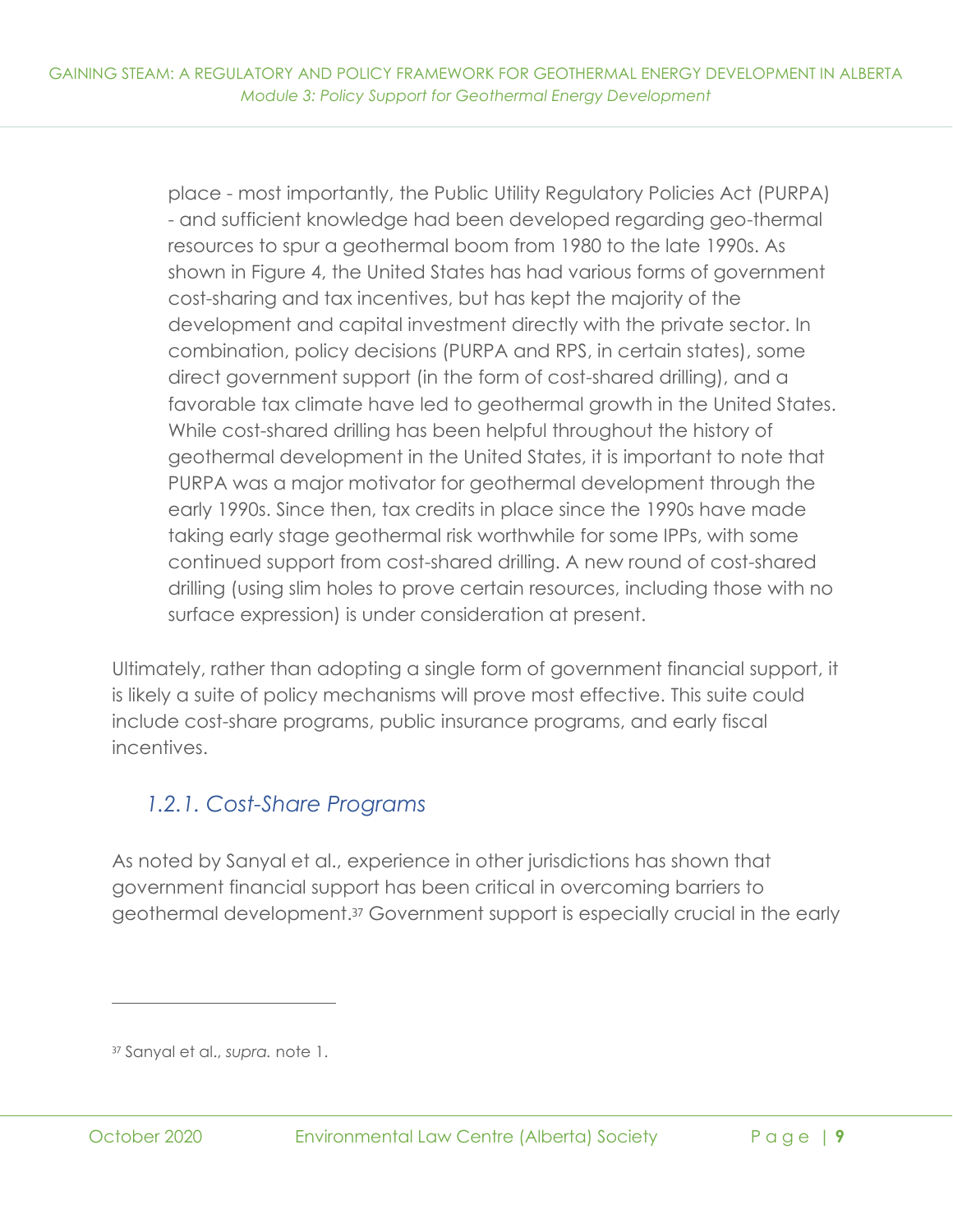stages to offset resource risks and potential financial losses to geothermal developers.<sup>38</sup>

In some countries, much of the geothermal development can be credited to the government taking on the entire resource and project risk by virtue of taking on the role of project developer. <sup>39</sup> This is the case in New Zealand and Iceland.

In other jurisdictions, cost-shared programs have been used to shift some or all of the resource and development risks to the public sector.<sup>40</sup> Cost-shared programs often take one of two forms:<sup>41</sup>

- cost-shared exploration drilling where the government provides some portion of the risk-capital required for early stage exploration drilling; or
- government-led or funded exploration drilling to create certainty about the commercial viability of the geothermal resource.

In both cases, the goal is to reduce early stage risk thereby encouraging or facilitating private investment.<sup>42</sup> In some cases, cost-share programs may extend beyond the exploration stage in order to address post-exploration risks. <sup>43</sup> The cost-share programs are effectively government grants which reduce investment costs.<sup>44</sup>

<sup>38</sup> *Ibid*.

<sup>39</sup> *Ibid*.

<sup>40</sup> *Ibid*.

<sup>41</sup> *Ibid*.

<sup>42</sup> *Ibid*.

<sup>44</sup> Speer et al., *supra*. note 8.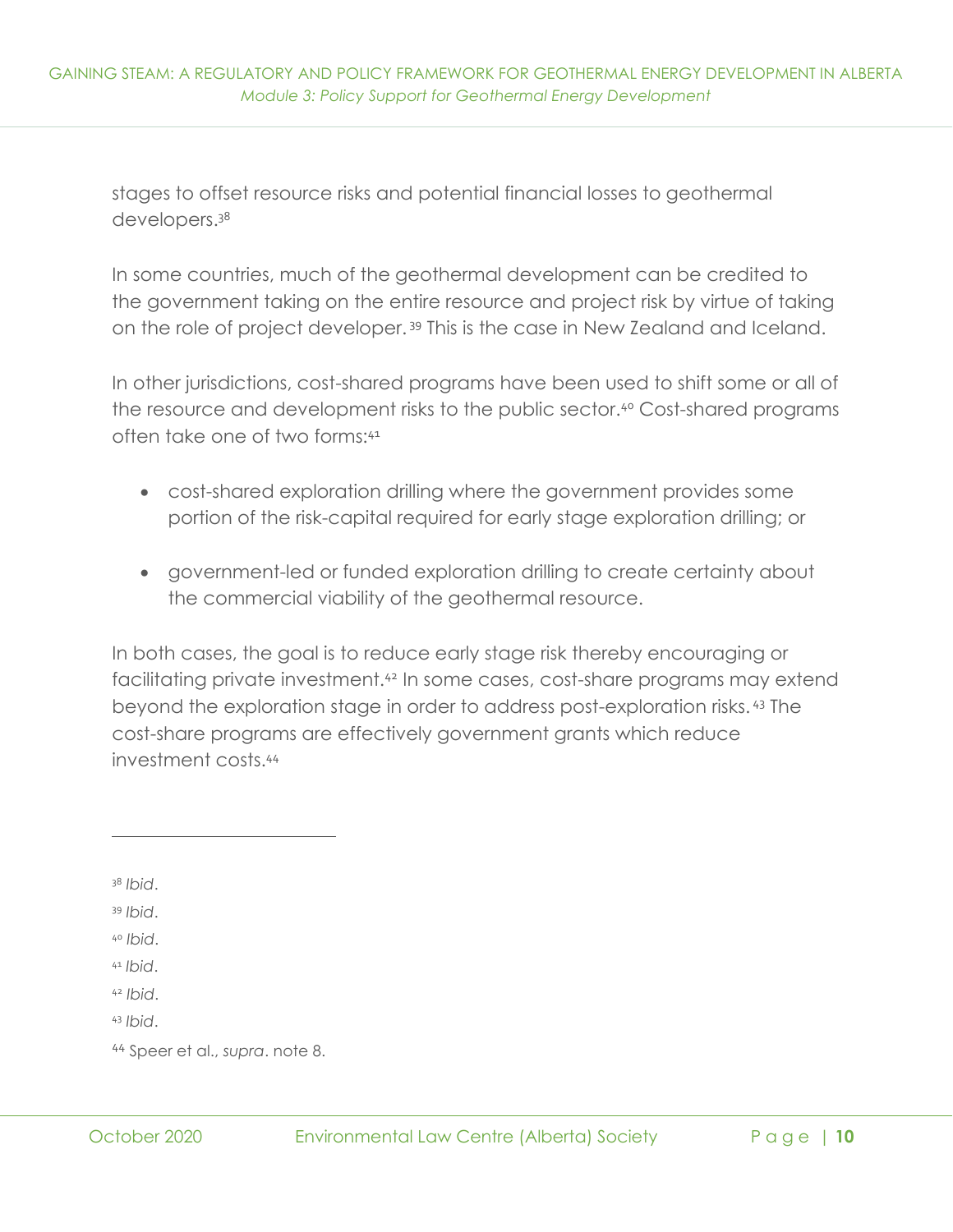According to Sanyal et al. cost-share programs are particularly successful where the government's goal is to quickly increase the amount of geothermal generation capacity in cooperation with the private sector. <sup>45</sup> A variety of costshare programs have been used in the U.S.A., as well as in Japan.

#### *1.2.2 Public Insurance*

As stated by Dumas et al. "[u]nless the subsurface is particularly well explored and characterized for geothermal energy utilization…, the resource risk poses a formidable challenge and is the major barrier to entry for geothermal project developers in Europe but also worldwide". <sup>46</sup> In response, several countries have established public insurance programs for geothermal developments including Germany, Iceland, the Netherlands, France, Denmark and Switzerland.<sup>47</sup>

Typically, public insurance programs insure for the short-term risk that, after drilling, the geothermal resource is determined to not be commercially viable.<sup>48</sup> This risk is usually covered by insuring the drilling costs. Another potential risk with geothermal development is long-term depletion or degradation of the resource.<sup>49</sup> If an insurance program were to be established for this long-term risk, there would need to be conditions in place to ensure the depletion or degradation was not due to mismanagement of the resource.<sup>50</sup> However, as

<sup>49</sup> *Ibid*.

<sup>45</sup> Sanyal et al., *supra*. note 8.

<sup>46</sup> S. Fraser et al., *European Geothermal Risk Insurance Fund EGRIF, Deliverable No. 3.2*  (Luxembourg: 2013, GeoElec, European Union) [Fraser et al.]

<sup>47</sup> Philippe Dumas et al., *Risk Mitigation and Insurance Schemes Adapted to Geothermal Market Maturity: The Right Scheme for my Market* (European Geothermal Congress, Den Haag, The Netherlands, 11-14 June 2019) [Dumas et al.].

<sup>48</sup> Fraser et al., *supra.* note 46.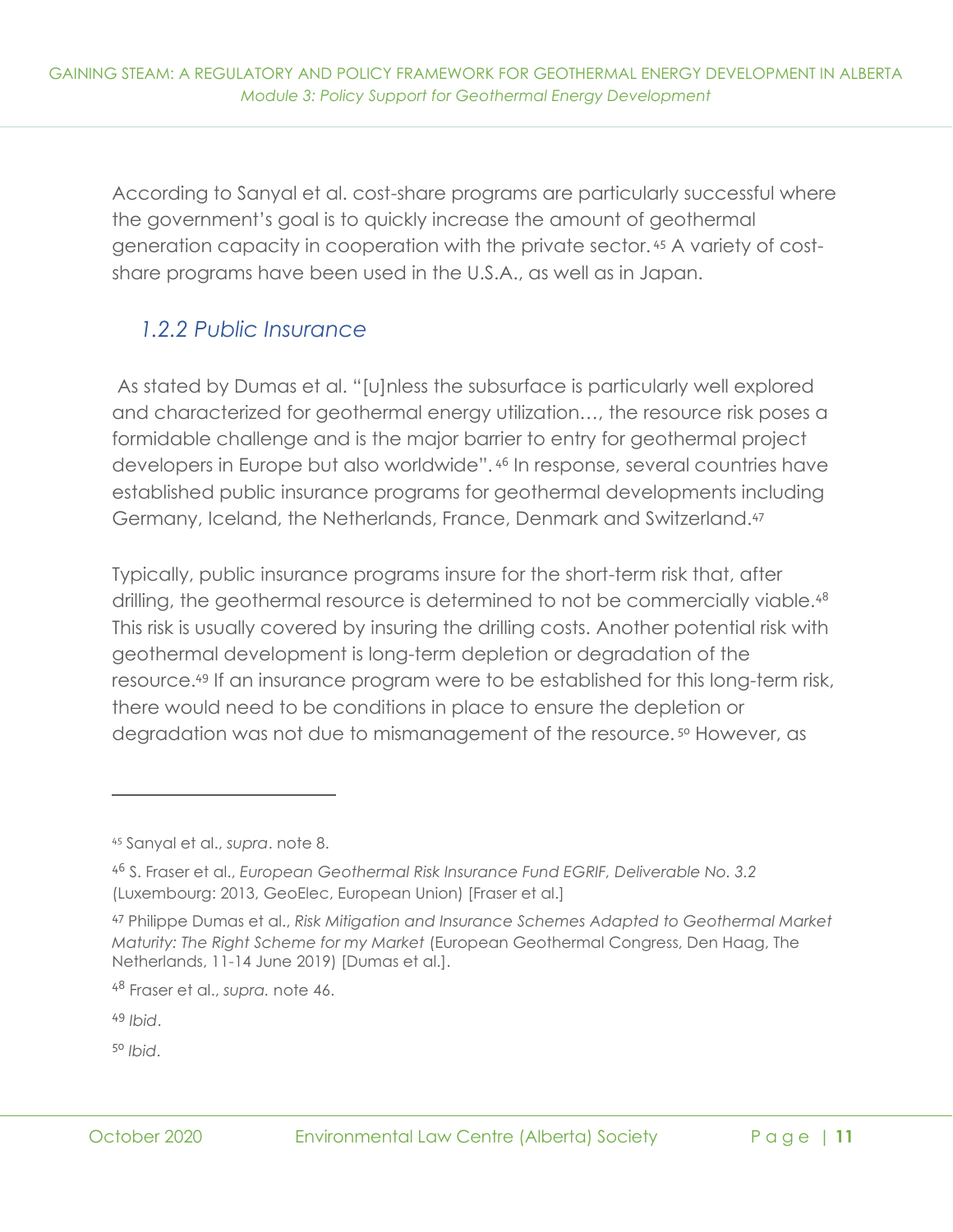mentioned, public insurance programs typically insure against the short-term risk associated with initial development rather than the long-term risk of resource degradation or depletion.

The public insurance programs tend to either (1) provide a payment once failure occurs (a.k.a. drilling failure insurance) or (2) provide a guaranteed loan which is forgiven if failure occurs (a.k.a. loan guarantees).<sup>51</sup> The advantage of the second approach is that payment is provided up-front which helps address the risk and the capital intensive nature of geothermal development. Risk insurance may also enable the developer to attract private investment capital which might not otherwise be available.<sup>52</sup>

In proposing risk insurance for geothermal development across Europe – a European GeoRisk Fund - several recommendations have been made:<sup>53</sup>

- Insurance premiums should be low, in the range of 3 to 7%.
- The minimum coverage adopted should be 60%. If possible, up to 90% coverage is recommended.
- While coverage of long-term risk is attractive, it is only sustainable if there are many projects applying.

<sup>51</sup> *Ibid.* and Dumas et al., *supra.* note 47.

<sup>52</sup> Sanyal et al., *supra.* note 1.

<sup>53</sup> Fraser et al., *supra.* note 46. See also Christian Boissavy, *Report reviewing existing Insurance schemes for geothermal, Deliverable number D3.1* ( Luxembourg: nGEORISK, European Union) available at [https://www.georisk-project.eu/wp-content/uploads/2020/02/D3.1\\_Report](https://www.georisk-project.eu/wp-content/uploads/2020/02/D3.1_Report-reviewing-geothermal-risk-mitigation-schemes-v2.pdf)[reviewing-geothermal-risk-mitigation-schemes-v2.pdf](https://www.georisk-project.eu/wp-content/uploads/2020/02/D3.1_Report-reviewing-geothermal-risk-mitigation-schemes-v2.pdf) [Boissavy].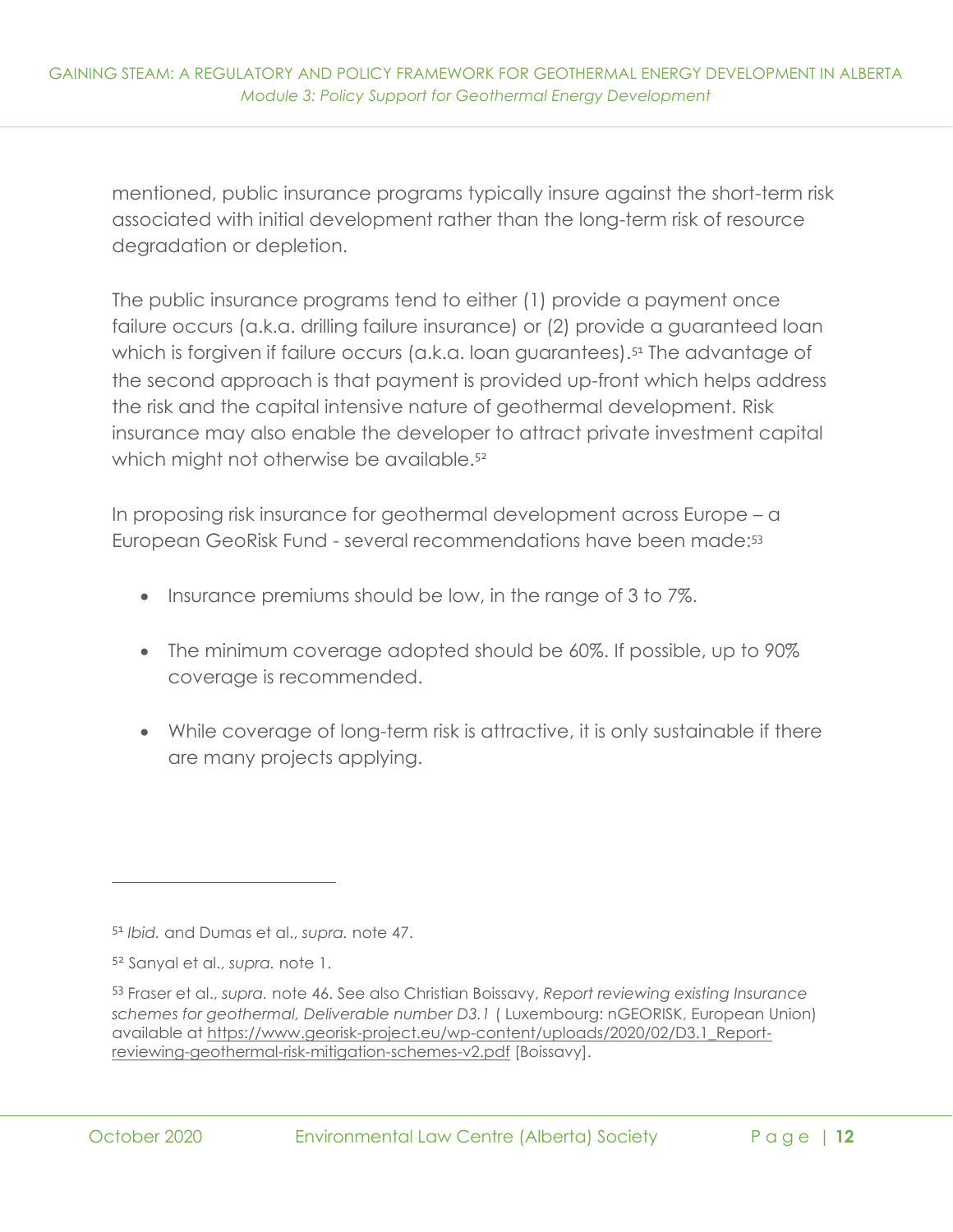- The coverage should be increased in areas with poor geological information.
- The insurance program should apply to electrical, heat, and cogeneration plants.
- An obligation should be imposed to disclose data collected, although there may be a period of confidentiality before the data must be made publicly available.
- Impose time limits for exploration and drilling to be undertaken and completed.
- Participants in the insurance program should be subject to reporting obligations.

It has been recommended that the proposed European GeoRisk Fund should be initially supported by public funds and eventually phased into private insurance schemes.<sup>54</sup> Dumas et al.<sup>55</sup> state that risk mitigation schemes should reflect market maturity: in juvenile markets grants are more appropriate (starting with direct grants and progressing to repayable grants), in intermediate markets public insurance is appropriate, and finally in near mature markets it is appropriate to have public-private partnerships for risk insurance.

## *1.2.3 Early Stage Fiscal Incentives*

Fiscal incentives can be a complement to more comprehensive risk reduction programs (such as cost-sharing or insurance). At an early stage, fiscal incentives

<sup>54</sup> Fraser et al., *supra.* note 46.

<sup>55</sup> Dumas et al., *supra.* note 47.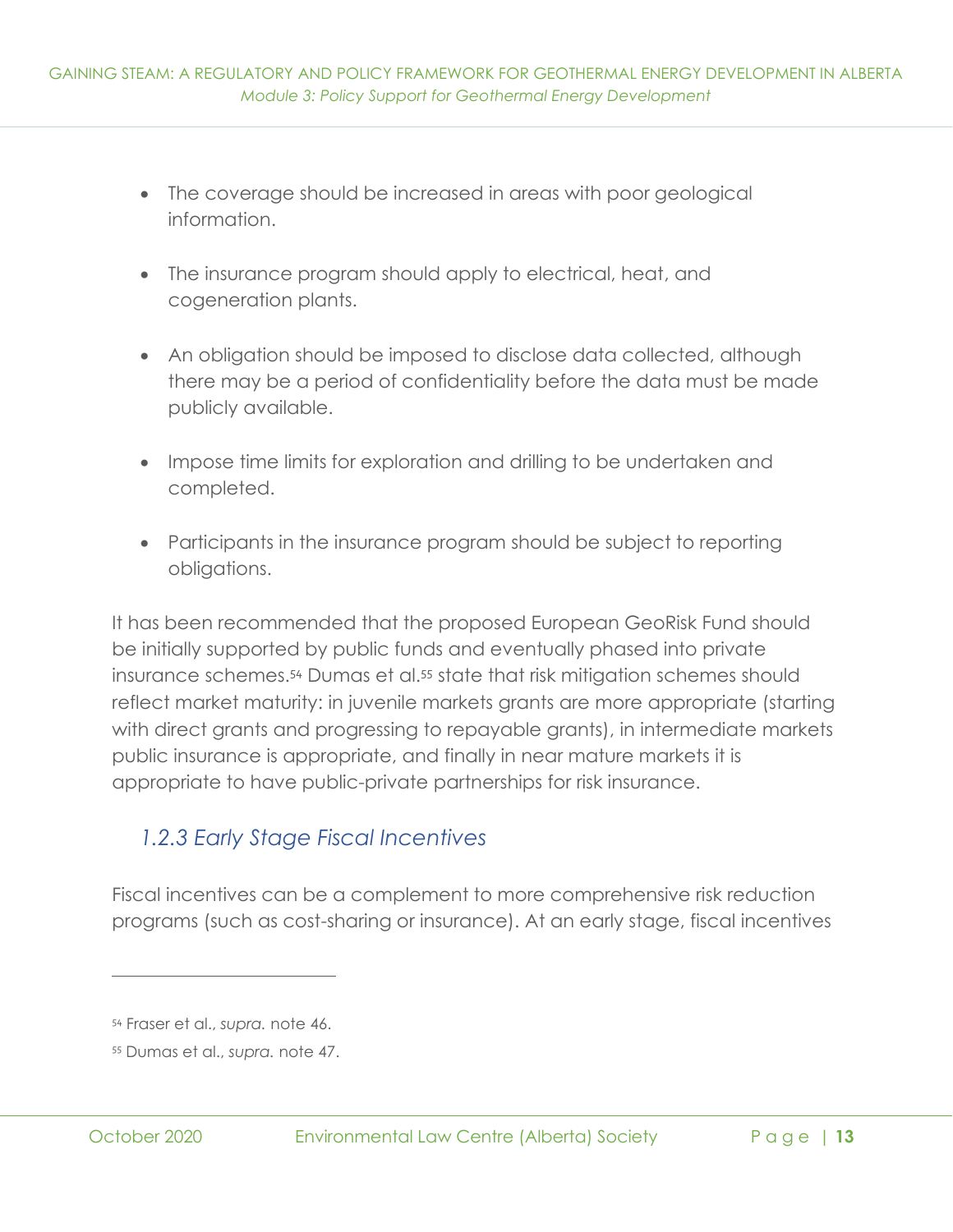such as exemptions from duties or tax credits can reduce the financial exposure of geothermal developers.<sup>56</sup> Examples of such fiscal incentives can be found in the U.S.A. and the Philippines.

#### <span id="page-18-0"></span>1.3 Market Incentives: Feed-in Tariffs, Renewable Portfolio Standards

Other policy tools - such as feed-in-tariffs (FIT) and renewable portfolio standards (RPS) programs – are complementary to government financial support discussed above, tending to provide support later in the development stages.<sup>57</sup> Both FIT and RPS programs operate to "level the playing field" for emerging renewable energy sources thereby making them competitive with traditional fossil fuels.<sup>58</sup> These types of policy instruments may require legislative underpinning. For example, a RPS program requires clear targets for renewable energy production and penalties for failure to meet such targets.

Worldwide, the dominant policy tools to facilitate renewable energy development and to bring renewable energy resources to market are FIT and RPS programs.<sup>59</sup> It is essential that such policy tools be in place for multiple years given the timeline for development of geothermal energy projects (at least 8-10 years).<sup>60</sup>

<sup>56</sup> Sanyal et al., *supra.* note 1.

<sup>57</sup> *Ibid*.

<sup>58</sup> Dumas-Angelino, *supra.* note 30.

<sup>59</sup> Toby D. Couture et al., *A Policymaker's Guide to Feed-In Tariff Policy Design* (Washington, D.C.: 2010, National Renewable Energy Laboratory) [Couture et al.].

<sup>60</sup> Doris et al., *supra.* note 32.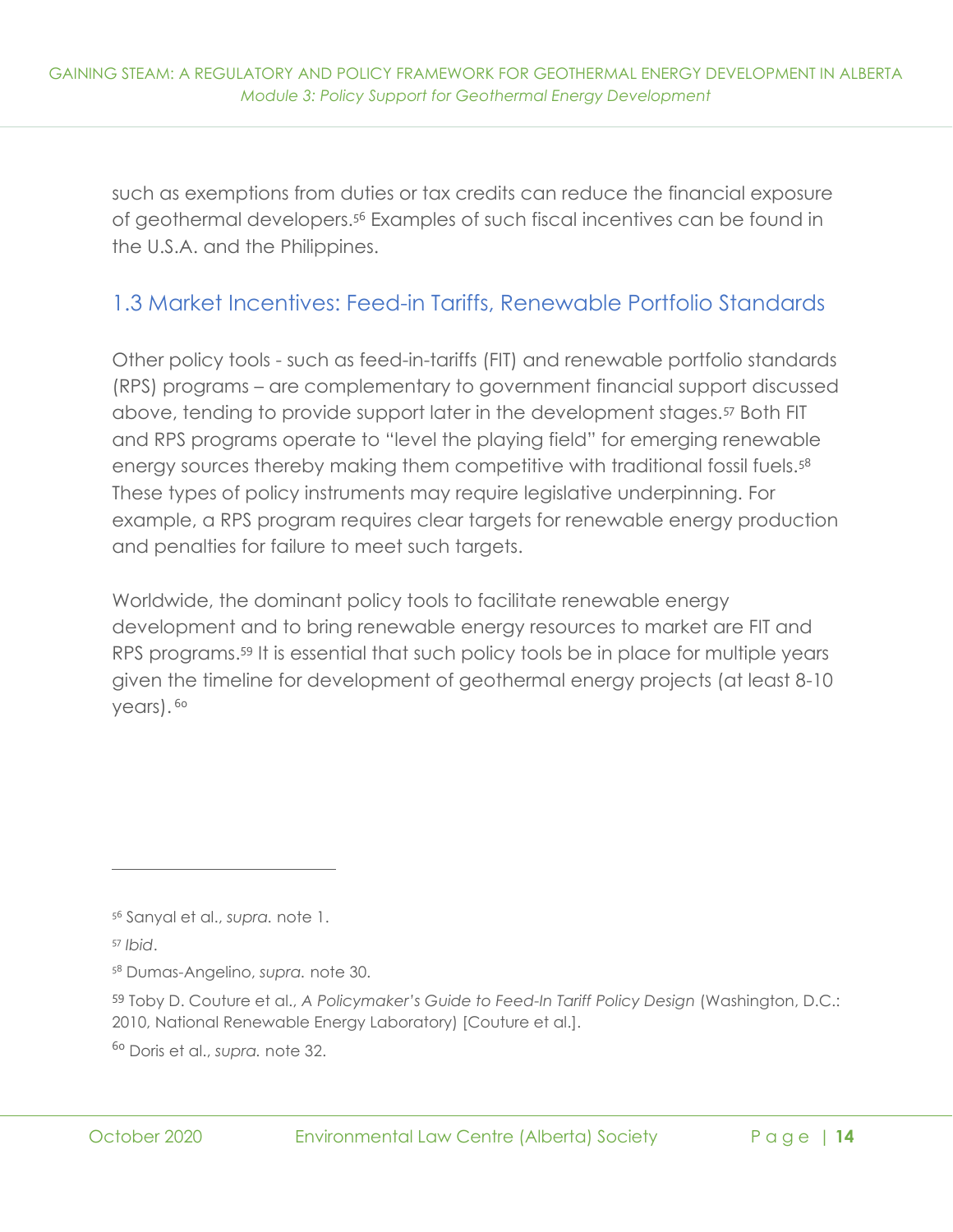# *1.3.1 Feed in Tariffs*

FITs are the world's most widely used policy for increasing renewable energy use.<sup>61</sup> Other policy goals – such as increasing energy security, climate mitigation, environmental protection and job creation – may also be achieved using FITs and the particular policy goals will determine the objectives of a particular FIT program. <sup>62</sup>

FITs are used to set a guaranteed price for sellers of renewable energy and to guarantee access to the electrical grid. A FIT program consists of three key components: guaranteed access to the electrical grid; stable, long-term purchase agreements; and payment levels based on the cost of renewable energy generation.<sup>63</sup> A key policy choice in FIT programs is whether or not the payment levels will depend on market price, that is "fixed-price" versus "premium-price".<sup>64</sup> A fixed-price FIT program sets the payment independently of the market price and remains constant for a fixed period of time whereas a premium-price FIT program determines total payment by adding a premium tariff to the market price of electricity (the premium tariff may either be constant or sliding).<sup>65</sup> The premiums may be imposed as a tariff on downstream customers or on utilities, and guarantee a minimum price per kilowatt-hour above the average grid electricity price. <sup>66</sup> The rationale for premiums is to assist renewable

<sup>63</sup> *Ibid*.

<sup>64</sup> *Ibid.* at vii.

<sup>61</sup> Couture et al., *supra.* note 59.

<sup>62</sup> *Ibid*.

<sup>66</sup> Allan Ingelson and Christopher Phillip, "Chapter 5: Policies and Laws and Island Environments" in Mary-Ellen Tyler (ed.) *Sustainable Energy Mix in Fragile Environments: Frameworks and Perspectives* (Switzerland: 2018, Springer International Publishing) [Ingelson-Phillip].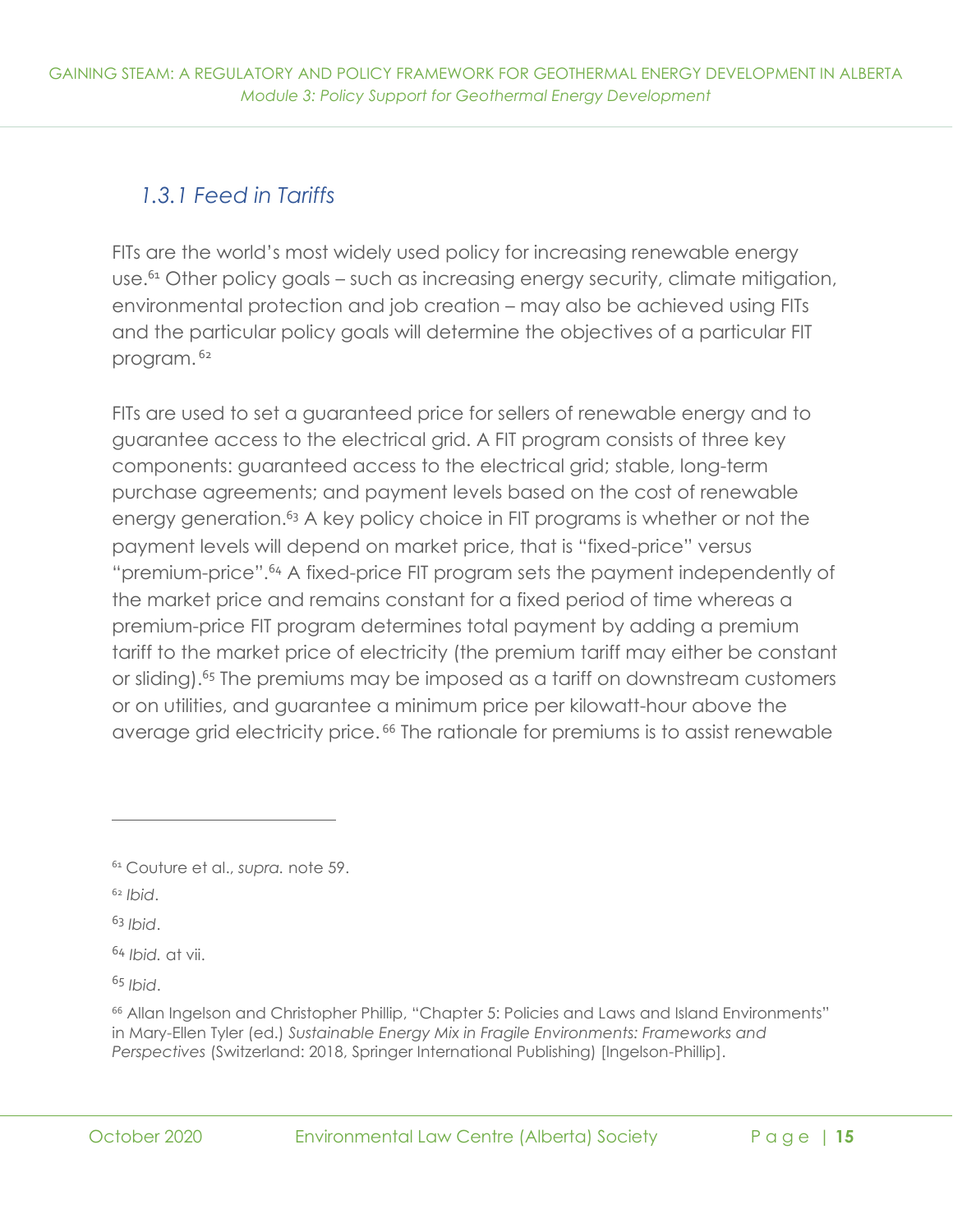energy power developers in recovering their upfront capital costs which are often substantially higher than for fossil-fuel based plants. <sup>67</sup>

Several key issues should be addressed in a FIT program. <sup>68</sup> These include eligibility for participation in the program, the role of the utility, the length of purchase agreements (often 15-20 years), whether caps should imposed on the capacity of renewable energy allowed or the project size, and funding for the program. As well, there should be clear protocols on transmission and interconnection issues. <sup>69</sup>

A variety of options exist for each component of a FIT program. Firstly, FIT payments may be set as: <sup>70</sup>

- 1. A percentage of retail price. This approach was used historically in Europe but is no longer in use.
- 2. A fixed price approach where the FIT payments are independent of the market price for electricity. A guaranteed payment is offered for a set period of time. It should be noted that adjustments may be made over the course of the FIT program for inflation, cost reductions, to encourage certain behaviours and so forth however, the key is that the FIT is independent of the market.
- 3. A premium price approach where the FIT payment is a premium paid on top of the market price for electricity. This means the FIT payment is directly tied to market fluctuations. There are mechanisms that can be

*<sup>67</sup> Ibid.*

<sup>68</sup> Couture et al., *supra.* note 59.

<sup>69</sup> *Ibid*.

<sup>70</sup> *Ibid*.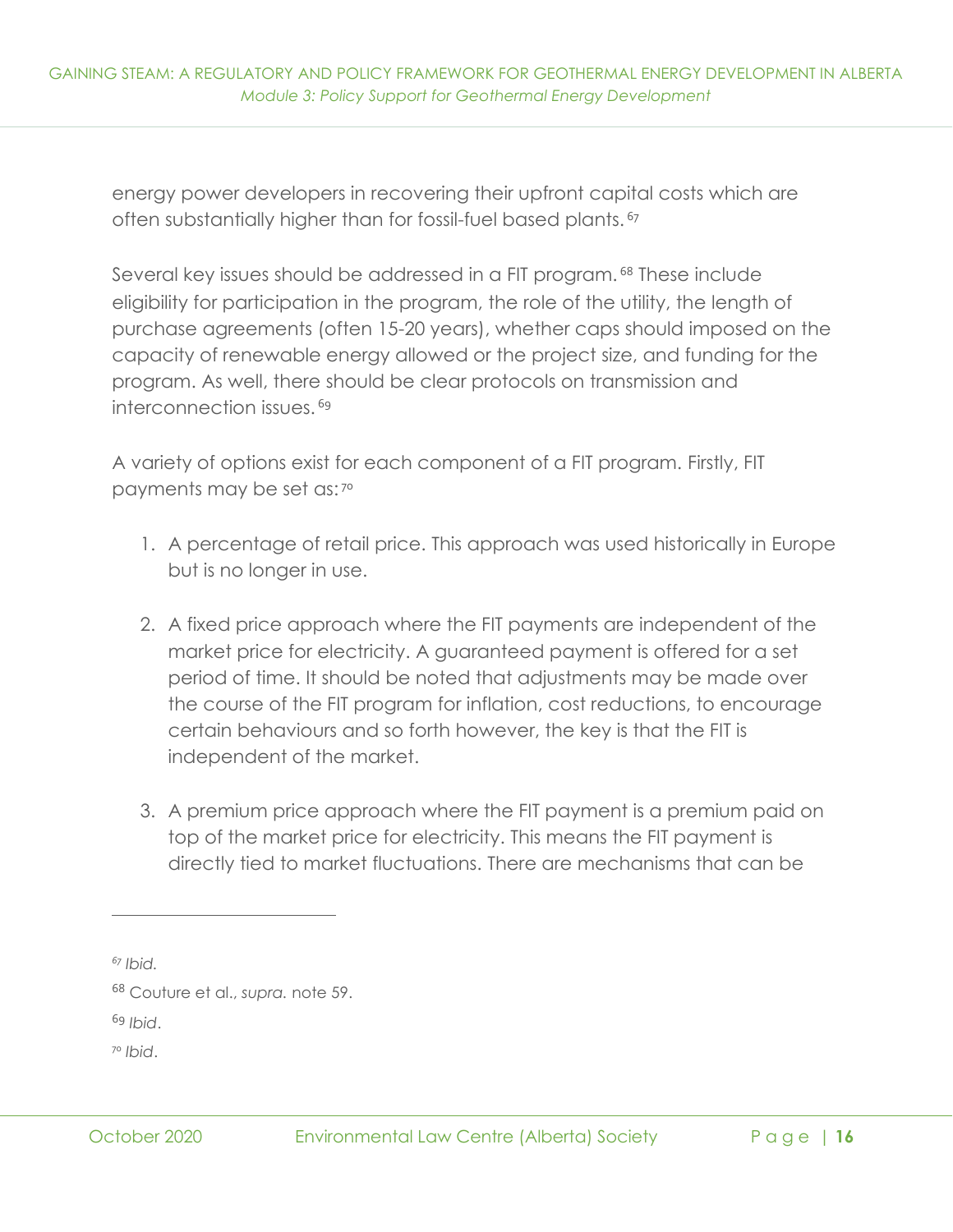used to index the premium paid to prevailing electricity prices (to avoid overcompensation in the case of high electricity prices) which are referred to as sliding premiums.

Most countries have selected the fixed price approach (i.e. FIT independent of market price) and have been used in Germany and Canada (Ontario).<sup>71</sup> Numerous program design choices can be made for both fixed price and premium price approaches. For instance, the FIT payment may be differentiated on the basis of technology or fuel type, project size, resource quality, or the specific location of the resource. As pointed out by Couture et al. these "design options can be used in various configurations to achieve particular policy goals". <sup>72</sup>

Other program choices include:

- 1. Tariff degression in which there are decreases in payment levels at predetermined points of time, at predetermined capacity levels, or according to the rate of market growth.
- 2. Inflation adjustment.
- 3. Front-end loading which provides proportionally higher tariff in the initial period accompanied by proportionally lower tariff in the remaining project life.
- 4. Changes in tariff with time of delivery where higher tariffs are offered during peak demand period.

<sup>71</sup> *Ibid*.

<sup>72</sup> *Ibid.* at 35.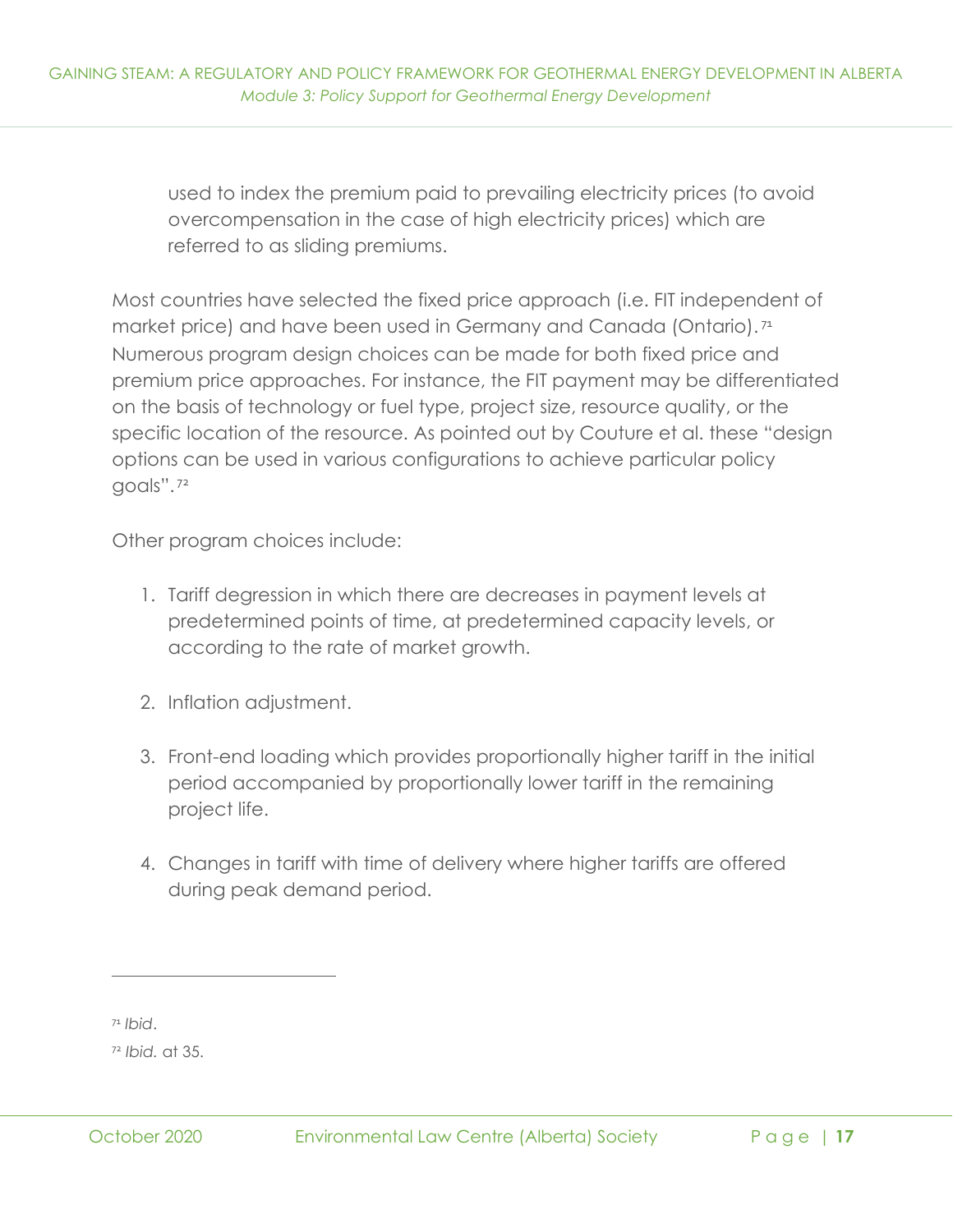5. Bonus payment options to encourage certain types of technologies or behaviours (might be based on fuel streams, high-efficiency systems, revitalization of old projects, local ownership, use of innovative technologies, early implementation of technology).

Couture et al. note that these program design elements can apply to both fixed-price and premium-based FITs. <sup>73</sup> However, given that premium-based tariffs reflect market price and fixed-price tariffs do not, different considerations will apply. In the case of premium-based tariffs, the premiums may be constant or sliding. <sup>74</sup> A constant premium provides a non-variable adder to the market price whereas a sliding premium fluctuates with the market price (i.e. premium decreases as market price increases to prevent windfalls).

Aside from the amount of the FIT payments, the design of a FIT program may vary in many other aspects as well. Couture et al. describe these as implementation options: <sup>75</sup>

1. Eligibility Criteria

These criteria determine who can participate in the FIT program and may place limitations on qualifying projects.

#### 2. Purchase Obligations

Utilities or transmission system operators may be required to purchase electricity from eligible projects or to guarantee grid connection.

3. Non-Utility Purchase Agreements This allows the option of sale of electricity to third-parties (i.e. not utilities)

<sup>73</sup> *Ibid*.

<sup>74</sup> *Ibid*.

<sup>75</sup> *Ibid.* at Part 5.0.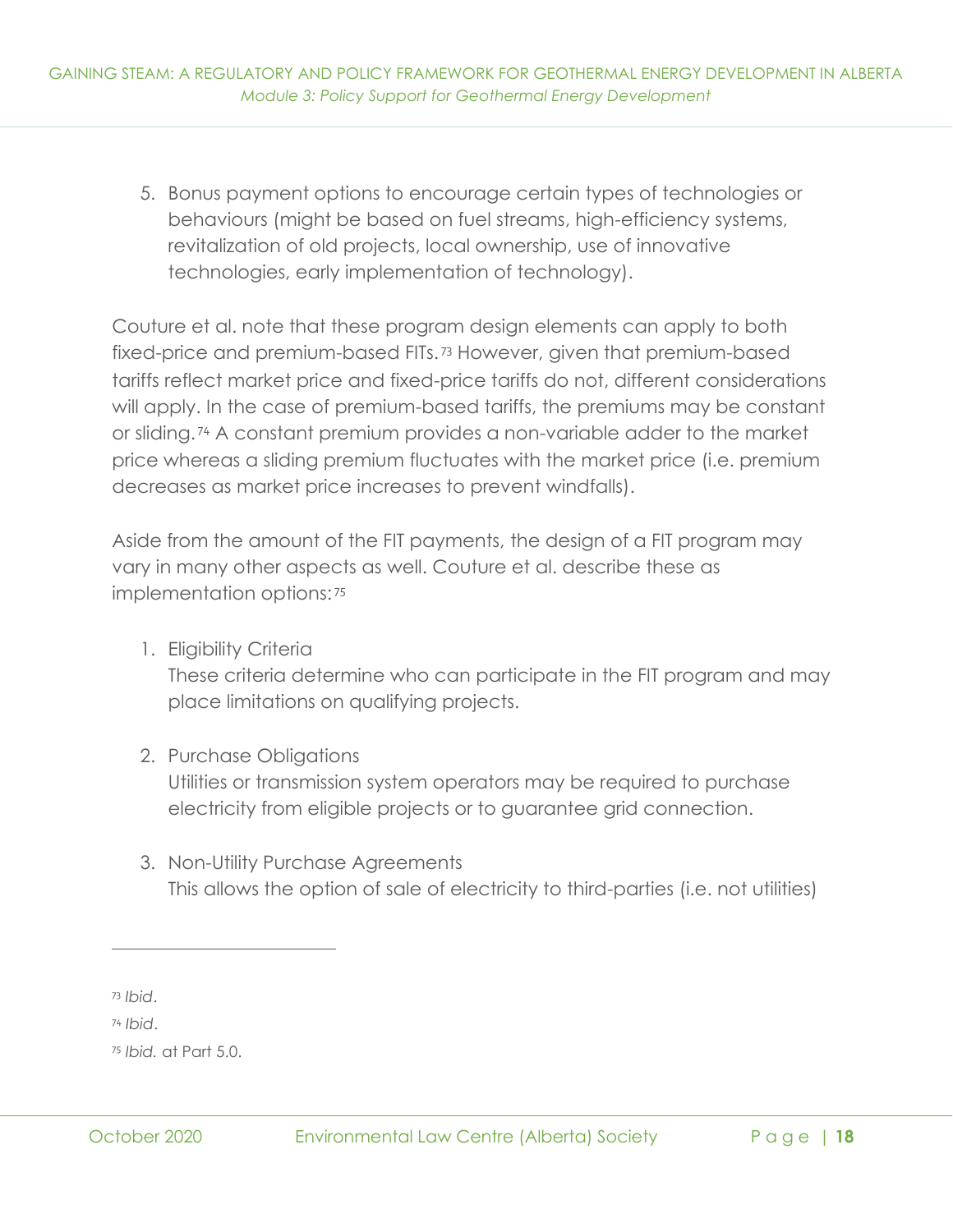which enables forward supply contracts rather than sales on the open market.

- 4. Contract-Related Design Elements This can include the requirement to use standardized power purchase agreements, the required length of contracts (usually 15-25 years), or other unique contract considerations.
- 5. FIT Policy Adjustments

This relates to the frequency and methodology for review and adjustment of the FIT program over time.

6. Caps on FIT Policies

These may include project or program caps such as total capacity, maximum individual project size, or total program cost. Such caps can be important to control overall costs at the outset to ensure a sustainable, functional program.

7. Forecast Obligations

This relates to variable renewable energy sources such as a wind and solar. Given that geothermal energy output has constant output this is less of a concern.

8. Transmission and Interconnection Issues

There may be need for system-wide planning and coordination to ensure sufficient transmission capacity. This may raise issues such as allocation of the infrastructure costs, interconnection costs, and queuing procedures.

Whatever the design of the FIT program, appropriate funding of the program is essential. A FIT program could be funded by the ratepayer, the taxpayer and/or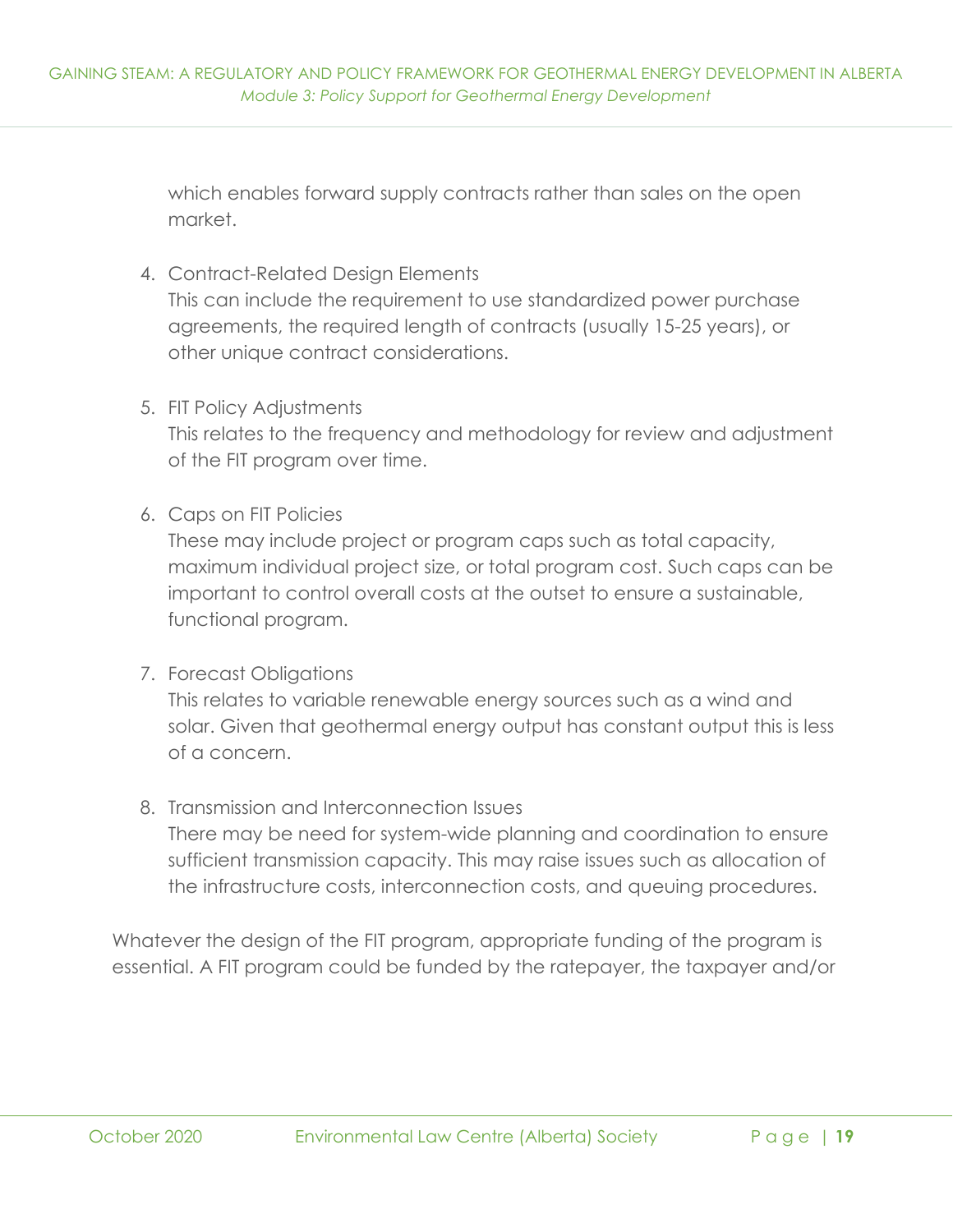supplementary means such as the auction of carbon allowances.<sup>76</sup> Ratepayer funding involves integration of "any added costs directly into the rate base, and share them among all the electricity customers and classes".<sup>77</sup> Along with passing on costs to the ratepayers, it is important that cost savings from renewable energy deployment are also passed on. Ratepayer funding can distribute costs evenly across each individual customer class, share costs differentially across customer classes, or use a specific benefits charge added to customers' bills. <sup>78</sup> Germany is an example of a jurisdiction where incremental costs are incorporated into the rate base. Further, in Germany there is a mechanism to ensure that costs are shared among all ratepayers in order to equalize investment costs across the country (because renewable energy development may be concentrated in one region or one electricity supplier). <sup>79</sup>

Taxpayer funding is accomplished via imposing an additional tax or using existing government revenues. The Netherlands uses tax revenues to finance its FIT program. Spain uses a combination of both incremental costs added to the rate base and tax revenue. Supplementary means for FIT program funding can include the use of greenhouse gas auction revenue or utility tax credits (i.e. allow utilities offset tax liabilities so they can purchase renewable electricity). <sup>80</sup>

After comprehensive review of the experience with FIT programs worldwide, Couture et al. distilled several best practices for FIT program design: <sup>81</sup>

<sup>76</sup> *Ibid.* at 92.

<sup>77</sup> *Ibid.* at 92.

<sup>78</sup> *Ibid.* at 92.

<sup>79</sup> *Ibid*.

<sup>80</sup> *Ibid*.

<sup>81</sup> *Ibid.* at 99 to 103.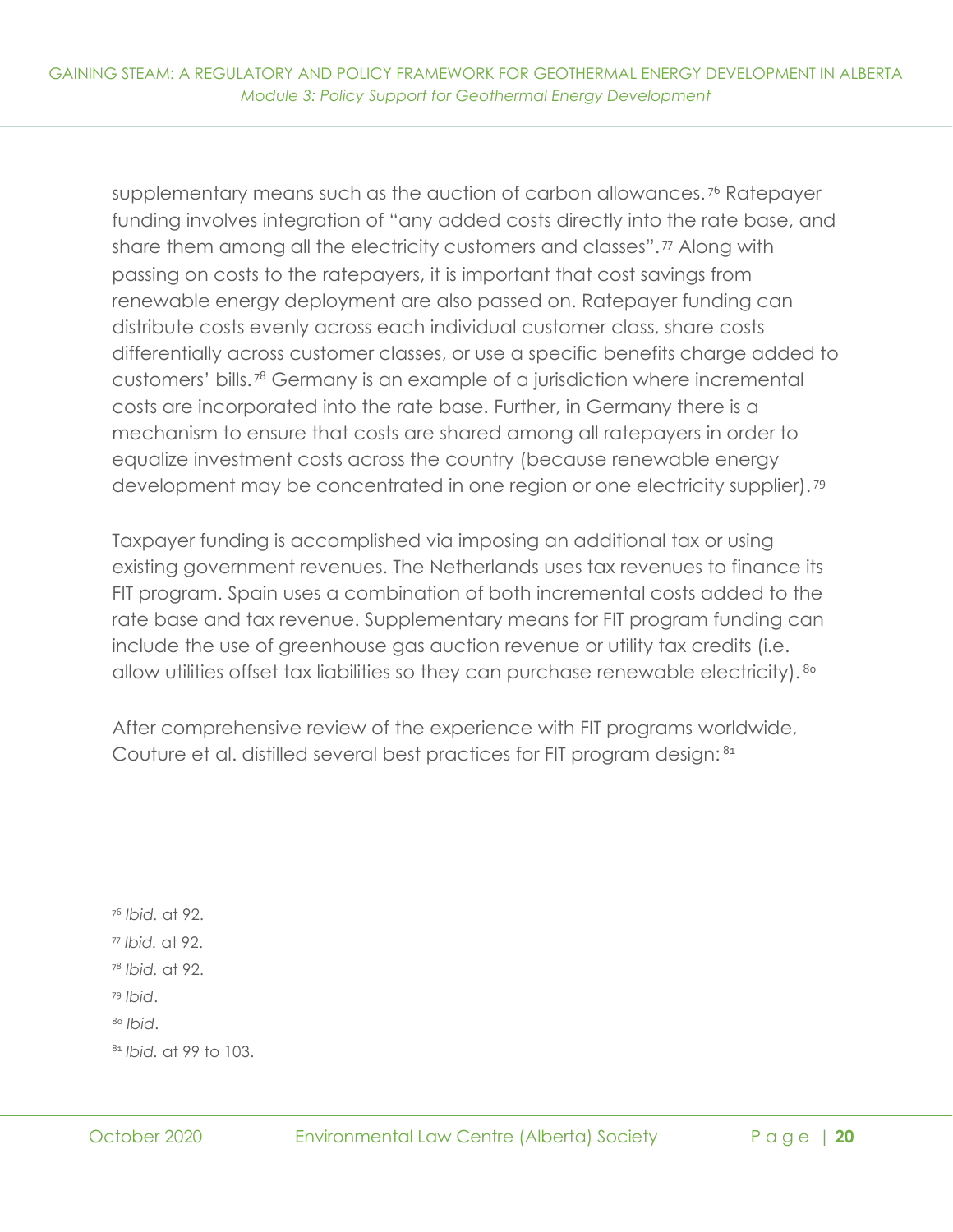- 1. Ensure policy stability and price certainty.
- 2. Differentiate FIT payments according to renewable energy generation costs (i.e. cost-covering compensation). This may include setting payment levels by reference to technology, project size, location, and resource quality.
- 3. Encourage innovation and technological change. This can be accomplished using tariff degression (to reflect cost reductions that occur through economies of scale, technological learning, and technological change.
- 4. Differentiate FIT prices by time of delivery, that is, offer higher payment levels for production during peak demand. This design element is generally applicable only to those resources that can modulate supply such as hydropower, biomass, and biogas.
- 5. Use bonus payments to target certain policy objectives (such as use of innovative technologies, re-powering old sites and so forth).
- 6. If a premium-price FIT program is adopted (as opposed to a fixed-price), then a sliding premium should be used. The sliding premiums offer more investment security and reduce the chances of over- or undercompensation.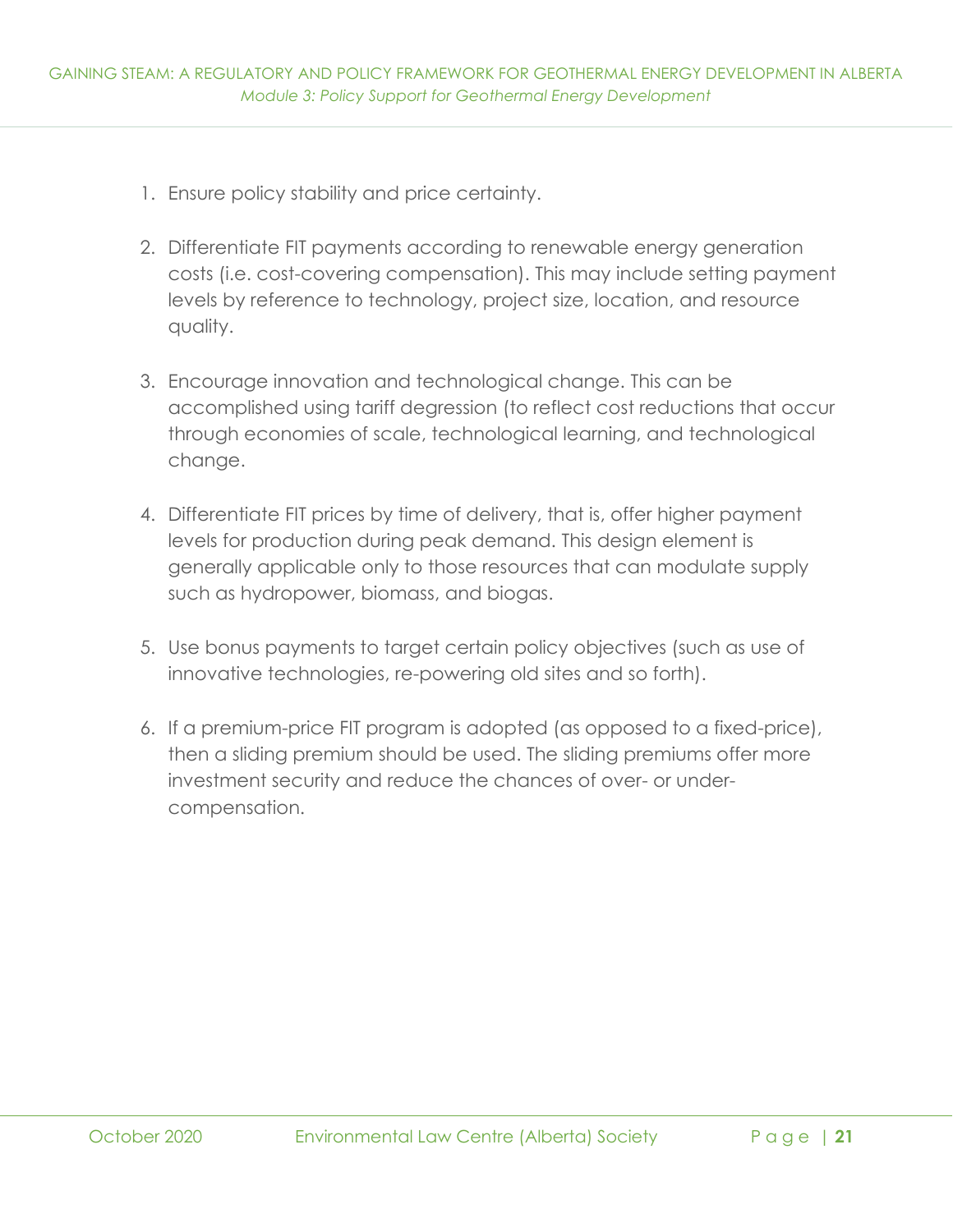In terms of implementation, best practices for FIT a program include: 82

- 1. Grid access should be guaranteed and non-discriminatory. Renewable energy can be accelerated by granting priority access for renewable energy sources.
- 2. Include a utility purchase obligation as a means to provide higher degree of certainty for renewable energy developers.
- 3. Clarify transmission and interconnection rules, including streamlined interconnection processes for smaller installations.
- 4. Share costs, especially transmissions costs, across all electricity customer classes. Most commonly this is done by integrating added costs directly into the rate base for all customers.
- 5. Require generation forecasts. This is a best practice for renewable energy sources with variable outputs (such as wind) but is not really relevant to geothermal electrical production which typically has constant output.
- 6. Progress reports outlining milestones, anticipated revisions, unresolved issues, and recommendations should be required of utilities or appropriate regulatory bodies.

It is essential that the FIT program developed be in place for a significant period of time to provide certainty necessary to encourage investment in a nascent industry.

<sup>82</sup> *Ibid.* at 99 to 103.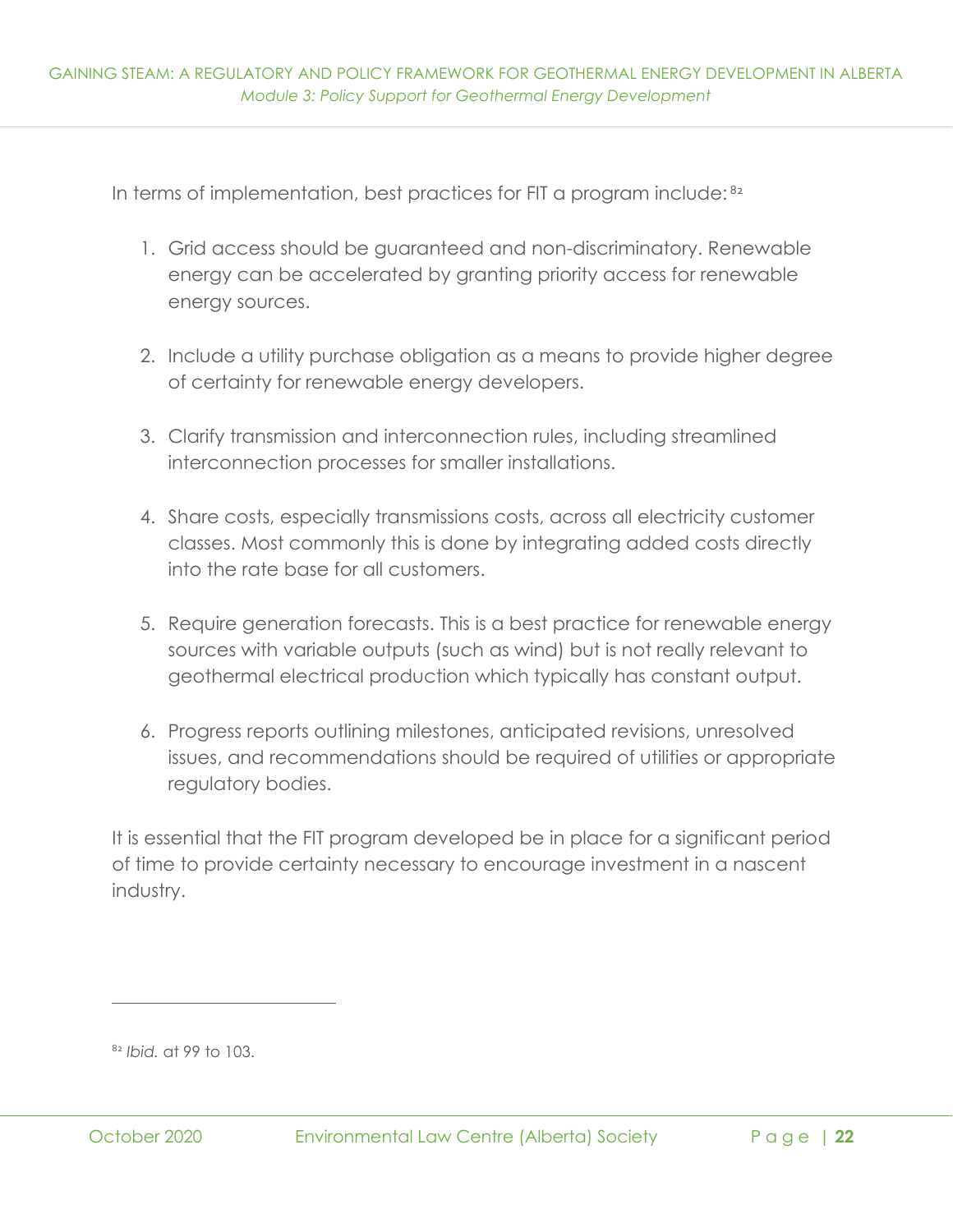## *1.3.2 Renewable Portfolio Standards*

In order to encourage development of renewable energy resources, the government may establish renewable energy targets using a variety of mechanisms: government announcements, renewable energy action plans, and RPS programs.<sup>83</sup> Unlike government announcements or renewable energy action plans, an RPS program is an enforceable renewable energy target. Under an RPS program, the government sets renewable energy goals as a percentage of annual electricity generation to be achieved within a certain time-frame.<sup>84</sup> The requirements set by an RPS program are mandatory and failure to meet RPS requirements will result in a penalty (typically, a fine or other fiscal consequence). <sup>85</sup>

The design of a particular RPS program may vary depending upon political motivations, target types and technology approaches.<sup>86</sup> However, there are some commonalties throughout RPS programs:<sup>87</sup>

• Targets are typically set as production targets (as opposed to capacity targets). Production targets are more desirable because they incentivize use of equipment that maximize renewable energy generation. Although less administratively complex, capacity targets do not necessarily incentivize development of high quality resulting in curtailed renewable generation.

<sup>83</sup> Jenny Hester, Bethany Speer, and Mark B. Glick, *International Best Practices for Implementing and Designing Renewable Portfolio Standard (RPS) Policies* (Washington, D.C: 2019, National Renewable Energy Laboratory) [Hester et al.].

<sup>84</sup> Ingelson-Phillip, *supra.* note 66.

<sup>85</sup> Hester et al., *supra.* note 83.

<sup>86</sup> *Ibid*.

<sup>87</sup> *Ibid*.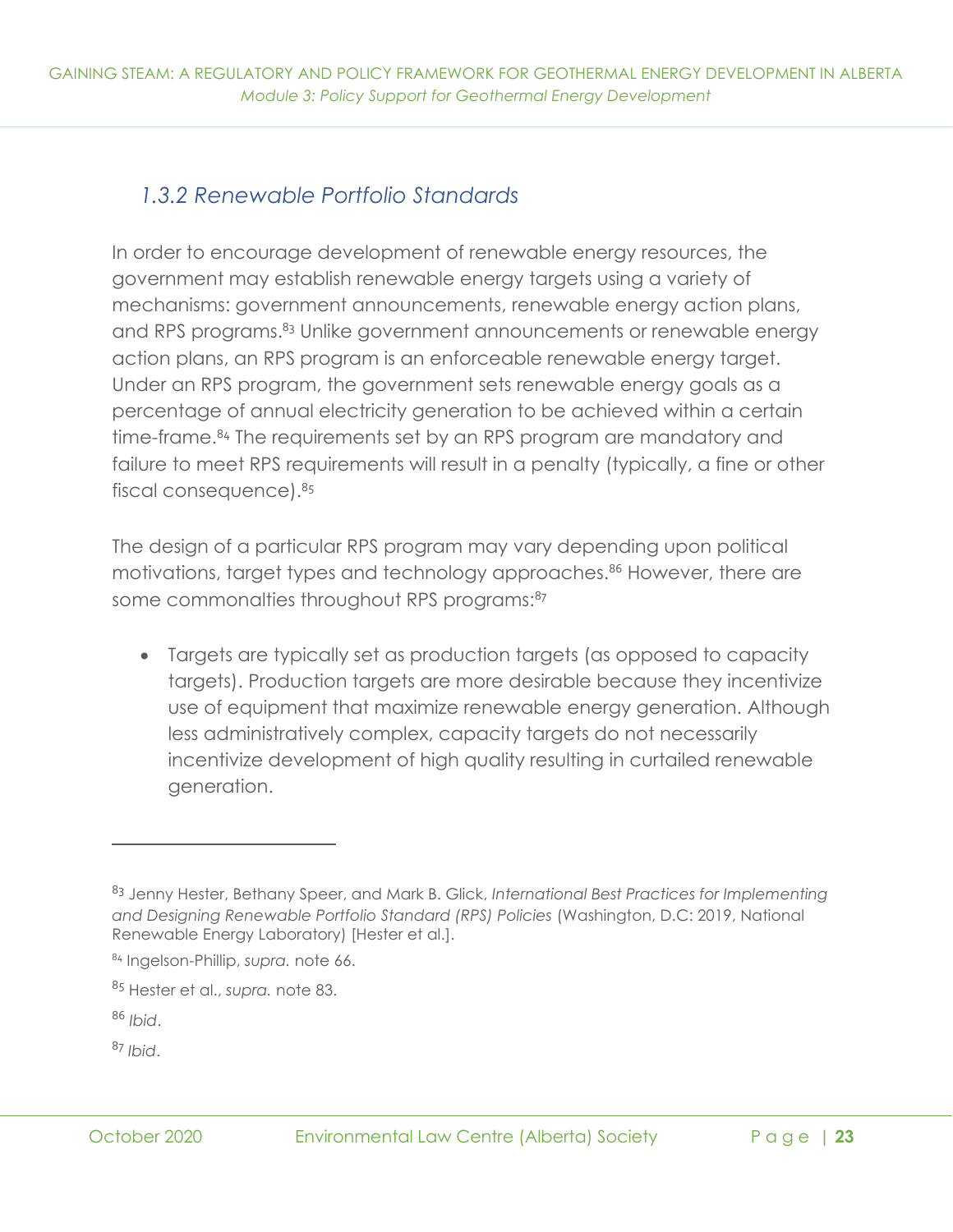- Targets are usually set on an annual basis with a year-end target.
- The program provides a list of eligible technologies and may include temporal constraints (i.e. only new production).
- The program will indicate whether or not renewable energy imports are eligible.
- A compliance and enforcement structure. This requires a clear methodology for assessing and verifying compliance, as well as enforcement mechanisms such as penalties.
- Most RPS targets are applied to electricity suppliers, although this should be specified in the policy.

Further, an RPS program should include mechanisms to ensure "customers are protected from excessive cost increases associated with the policy".<sup>88</sup> There are two options for cost containment:<sup>89</sup>

- 1. An Alternative Compliance Payment (ACP) approach places a ceiling on the cost of compliance as entities can pay the ACP in lieu of contracting for renewable generation. This acts as a cap because obligated entities will not pay more for renewable energy credits than the ACP.
- 2. Cost cap retail rate caps ensure that end-use consumer electricity rates do not rise above a specified percentage of dollar amount. Obligated entities are exempt from RPS procurement to the extent that incremental costs exceed the retail rate cap.

<sup>88</sup> *Ibid*.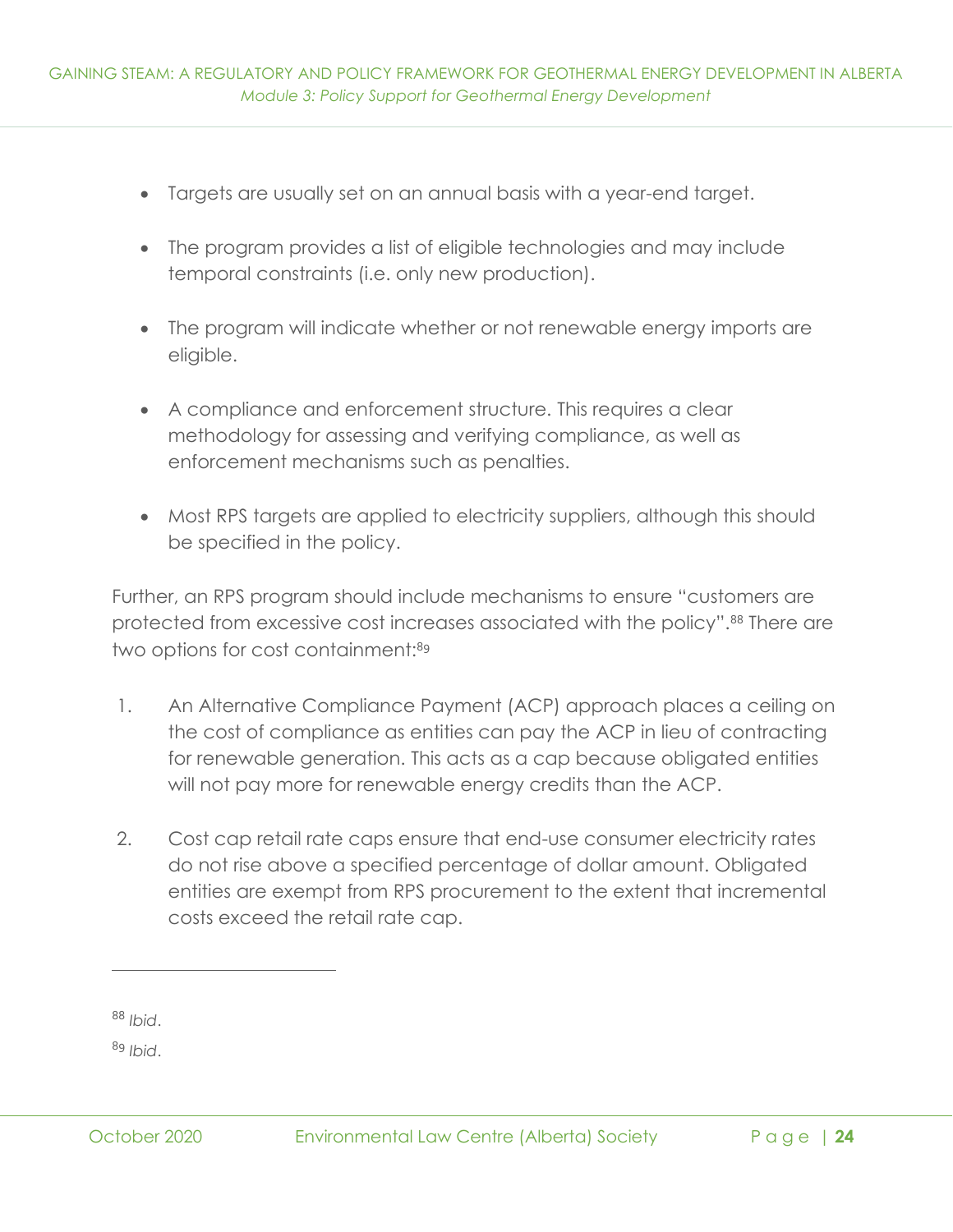The RPS – both interim and upper limits - should be set via analysis of technical, economic, market, or resource potential of renewable resources. <sup>90</sup> Gathering stakeholder input is also essential in developing RPS targets.<sup>91</sup> It is important to remember that RPS programs typically do not operate in isolation but are designed to interact with other policy mechanisms such as tax incentives, financial incentives, carbon reduction policies, and energy efficiency mandates.<sup>92</sup>

### <span id="page-29-0"></span>1.4 Research and Data

Although there is subsurface data available in Alberta as a result of the significant amount of oil and gas activity in the province, there is still uncertainty about the geothermal resources. This data gap can be addressed by government led or funded research and development (which results in publicly available information).

In addition, as a matter of policy, requirements can be imposed on private entities to publicly release data. This has been done, for example, in the U.S.A., the Netherlands, and Sweden. The 1978 federal industry-coupled case studies program established in the U.S.A. required participants to put together an acceptable data package which was made publicly available. <sup>93</sup> Aside from encouraging exploration and development of geothermal resources, the collection of data was an important outcome of that program.

There are similar data sharing requirements under the Swiss geothermal risk guarantee program (which will cover up to 60% of geothermal exploration costs

<sup>90</sup> *Ibid*.

<sup>91</sup> *Ibid*.

<sup>93</sup> Bethany et al., *supra.* note 8.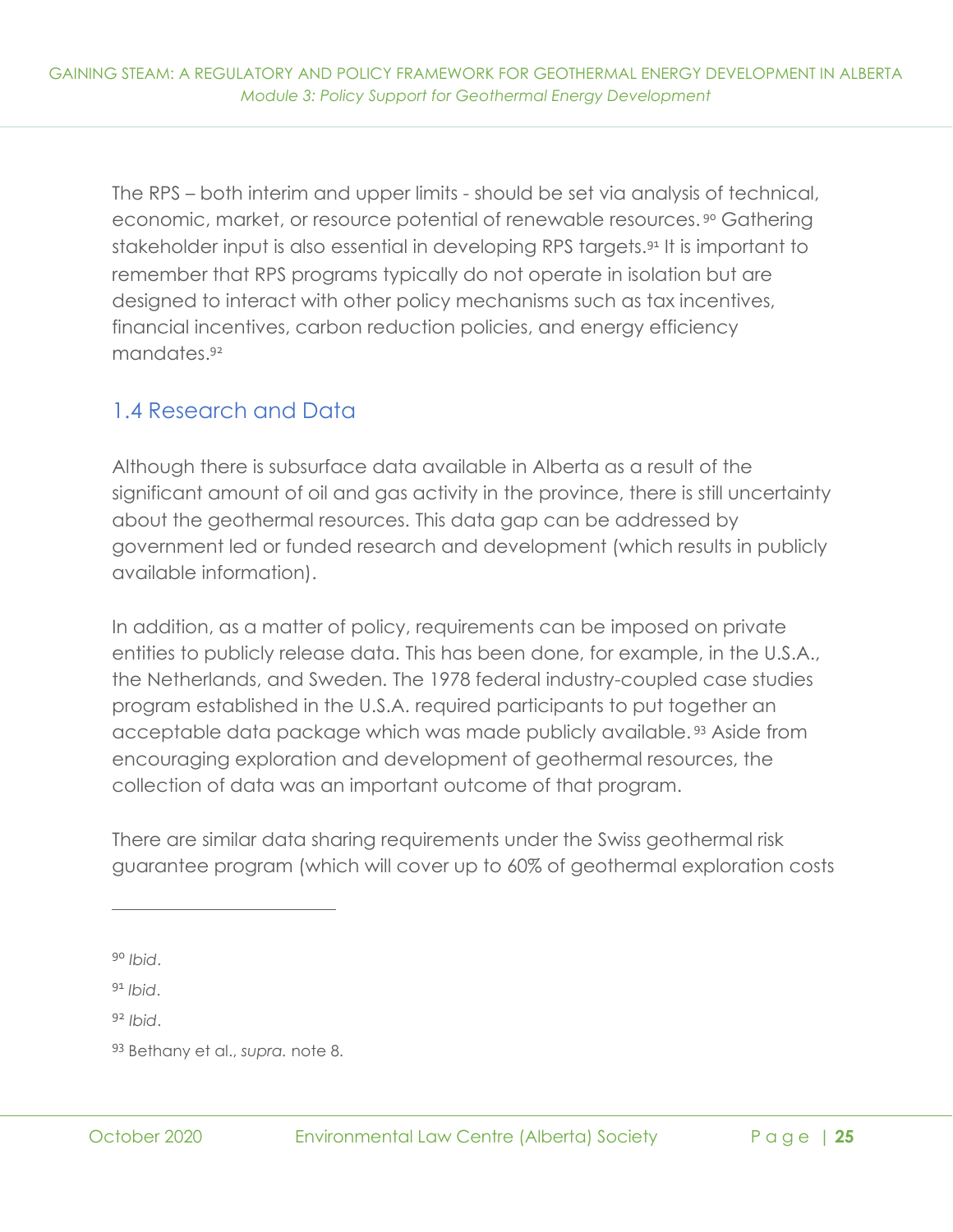in case of failure).<sup>94</sup> Within 6 months of completion of surface exploration activities, all geodata must be transferred to the Swiss Geological Survey. <sup>95</sup> Further, all geological and drilling data is to be published not later than 24 months after completion. <sup>96</sup>

In the Netherlands, the *Mining Act* requires that all exploration and production data of deep mining activities becomes part of the public record after 5 to 10 years.<sup>97</sup> This includes data associated with terrestrial heat and boreholes.<sup>98</sup>

# <span id="page-30-0"></span>2. A Path Forward for Geothermal Energy Development in Alberta

The International Energy Agency has recommended several components that should be adopted into a policy framework designed to encourage development of geothermal resources including:<sup>99</sup>

• Targets should be set for the production of electricity and heat by geothermal resources. There should be medium-term targets for (nearly)

<sup>94</sup> Boissavy, *supra.* note 53.

<sup>95</sup> Boissavy, *supra.* note 53.

<sup>96</sup> Boissavy, *supra.* note 53.

<sup>97</sup> *Mining Act 2003*, art.123 and *Mining Decree 2003 of 6 December 2002* (State Gazette 604), art. 116. See also Victor van Heekeren and Guido Bakema, *The Netherlands Country Update on Geothermal Energy* (Proceedings World Geothermal Congress, Melbourne, Australia, 19-25 April 2015).

<sup>98</sup> Mining Decree 2003 of 6 December 2002 (State Gazette 604), art. 119.

<sup>99</sup> International Energy Agency, *Technology Roadmap: Geothermal Heat and Power* (Paris, France: 2011, International Energy Agency).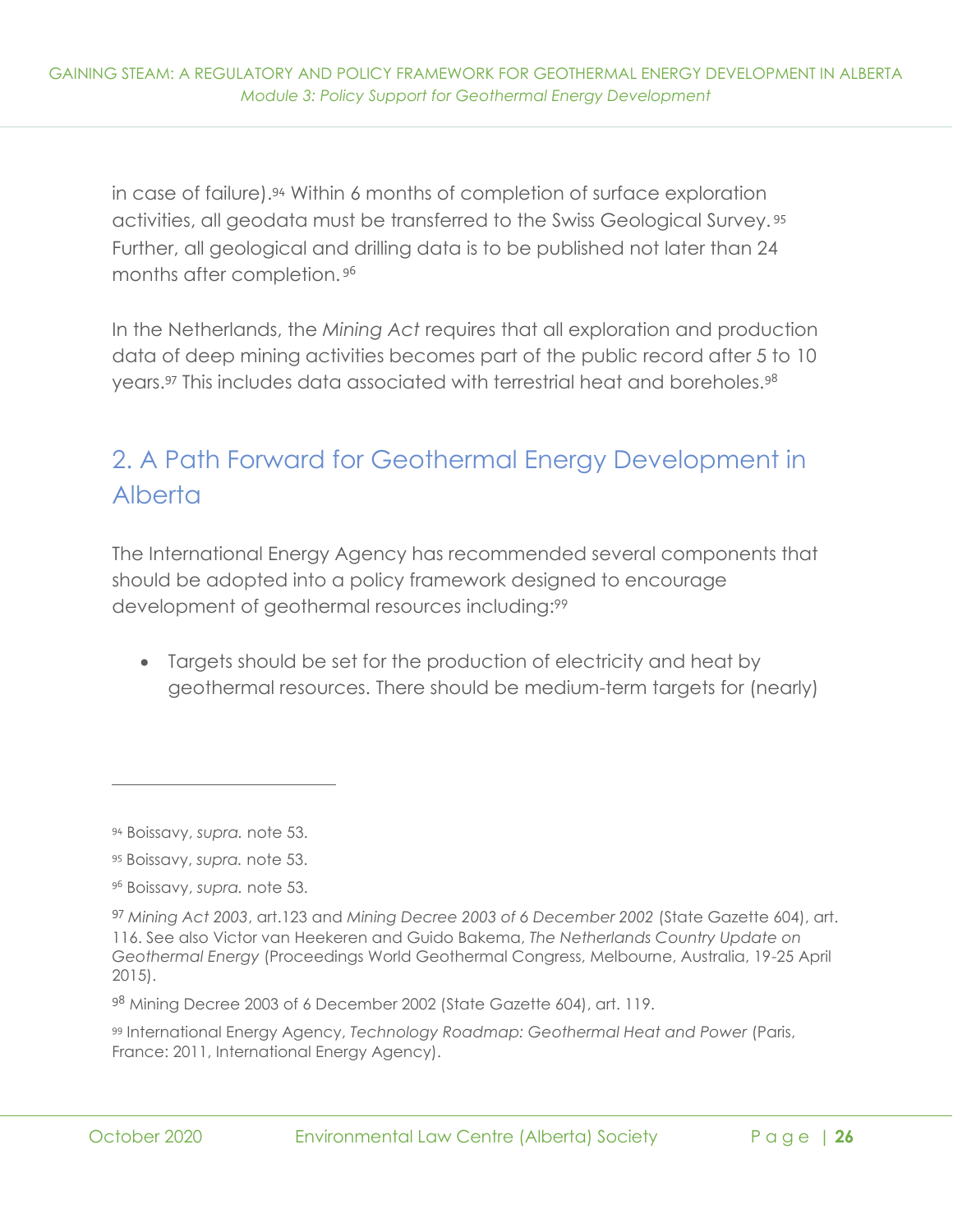mature geothermal technologies and long-term targets for advanced geothermal technologies.

- Introduce differentiated economic incentives (such as RPS or FIT programs) using a transparent and predictable regulatory framework.
- Introduce economic incentives for geothermal resource use.
- Introduce policies to cover the financial risk involved in geothermal exploration such as insurance or grants.
- In the case of EGS technology, protocols must be developed and used to create community support for the technology and understanding about micro-seismicity.
- Enhance training, education and awareness for skilled work forces and expand outreach to related professional groups.
- There should be research, development, and demonstration support provided by the government.

As can be seen in *[Module 4: Regulation of Geothermal Energy in Other](https://elc.ab.ca/?smd_process_download=1&download_id=93862)  [Jurisdictions](https://elc.ab.ca/?smd_process_download=1&download_id=93862)*, several of these components have been adopted elsewhere. The precise mix and design of economic incentives – such as grants, FITs, RPS, grants and risk insurance - requires economic analysis guided by clear policy priorities (such as increasing the use of renewable energy and other socio-economic benefits). While we do recommend adoption of economic incentives in Alberta, we cannot do so with precision as that involves economic analysis outside the scope of this project.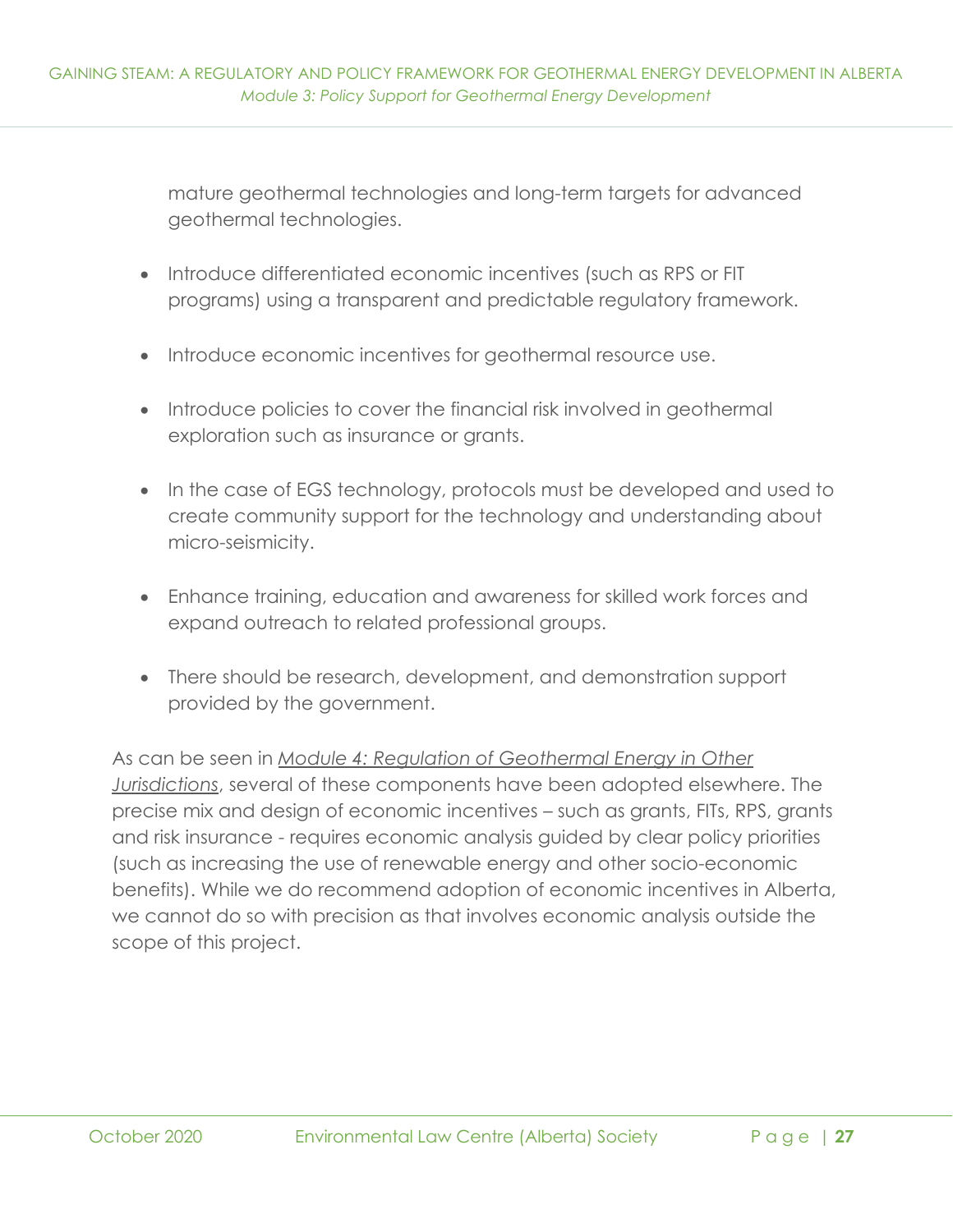## <span id="page-32-0"></span>2.1 Royalties

Assuming Crown ownership of geothermal resources (which we recommend),<sup>100</sup> the issue of whether or not royalties are appropriate should be considered. There has been suggestion that royalties are not appropriate for geothermal resources given no resource is being depleted.<sup>101</sup> Others have suggested<sup>102</sup> that royalty breaks or variable rates may be appropriate.

Sections 33 to 43 of the *Mines and Minerals Act* enable the collection of royalties on minerals, and we recommend that these provisions should be amended as appropriate to apply to geothermal resources. This provision would enable the collection of royalties on geothermal resources. In the initial development of the geothermal industry, it is likely appropriate to not impose a royalty in order to encourage development. However, the authority to impose royalties should exist as royalties may become appropriate in later stages of industry development.

In our view, royalties are appropriate for geothermal resources even though it is a renewable resource (much like a stumpage fee is charged for timber which, if sustainably managed, is a renewable resource). Even though geothermal resource development may be renewable, it still entails use of a Crown resource to create a product (electricity). Having said that, lower royalty rates than those applied to an extractive industry are likely appropriate and only once the industry is well established.

<sup>&</sup>lt;sup>100</sup> In the case of private ownership of geothermal resources, then any royalties/lease payments to be made for the resource would be a matter of contractual negotiation between the owner and developer.

<sup>101</sup> Van Hal, *supra*. note 22.

<sup>102</sup> Holroyd-Dagg, *supra.* note 25.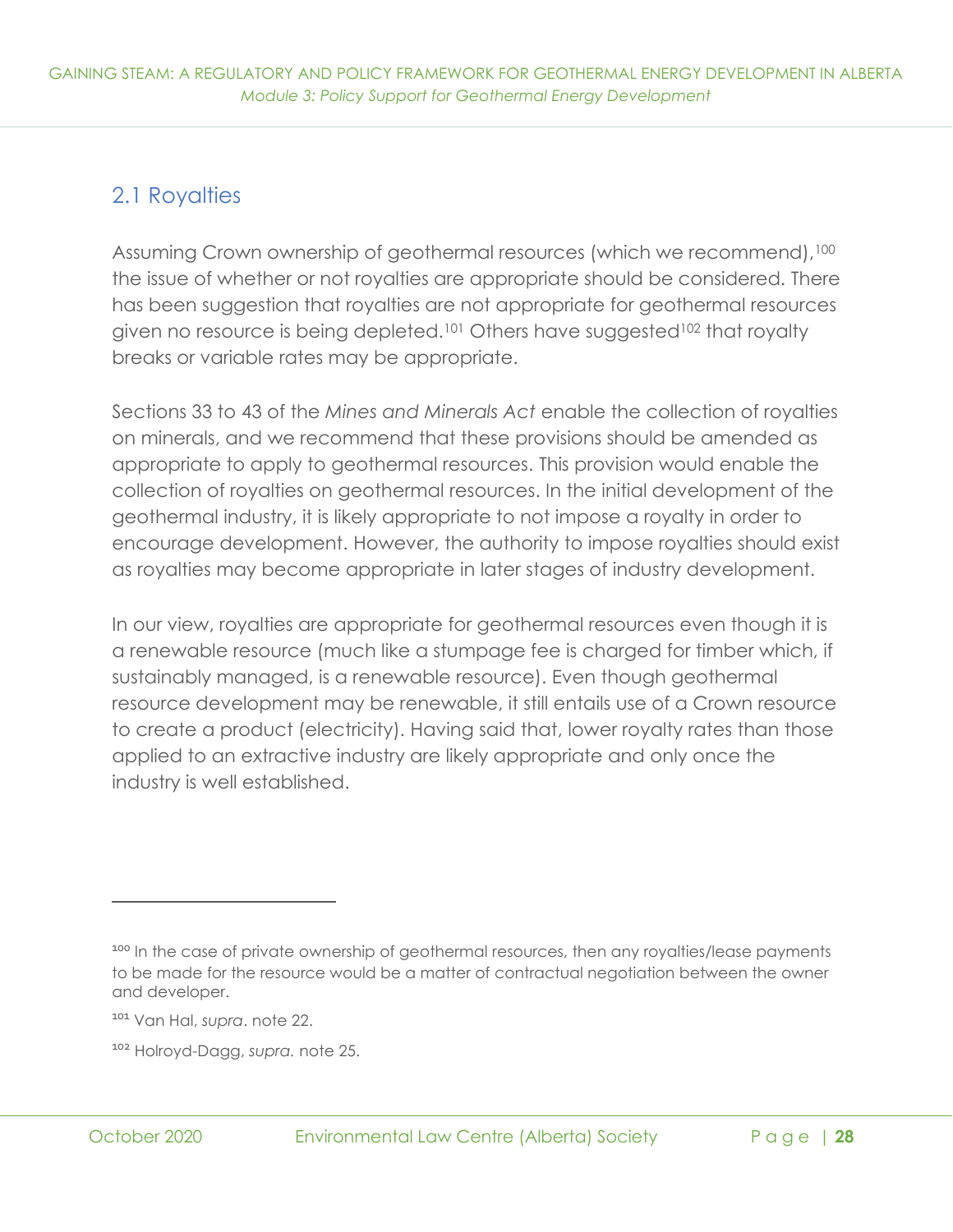**It is recommended that Alberta, via legislation, maintain the authority to impose a royalty on the use of deep geothermal resources (assuming Crown ownership of such resources). However, it is also noted that imposition of a royalty in the early stages of the industry is likely not conducive to encouraging development of geothermal resources in Alberta. The precise appropriate form, level, and timing for imposition of a royalty on geothermal resources (if at all) will require economic analysis beyond the scope of this project.**

# <span id="page-33-0"></span>2.2 Market Incentives: Renewable Energy Portfolio Standards and Feed-in-Tariffs

Outside of the actual geothermal resource operations, there needs to be consideration of the end product – electricity. While the ELC recommends that development of geothermal resources be regulated by the AER (due to the technology, skill and knowledge overlaps between oil and gas development and geothermal development), the end product will fall into the jurisdiction of the Alberta Electric System Operator (AESO) which manages and operates the provincial power grid under the authority of the *Electric Utilities Act*. The AESO is responsible for ensuring the connection of electrical generators to the grid (transmission system) in a safe and reliable manner. The ELC recommends that the AESO grant grid access to electricity from geothermal resources on the same basis as other energy sources. That is, there should be no additional requirements put into place for electricity generated from geothermal resources.

In addition, there may need to be policy instruments implemented, such as FIT or RPS programs, to minimize some of the financial risks associated with geothermal resource development and to encourage development of this resource.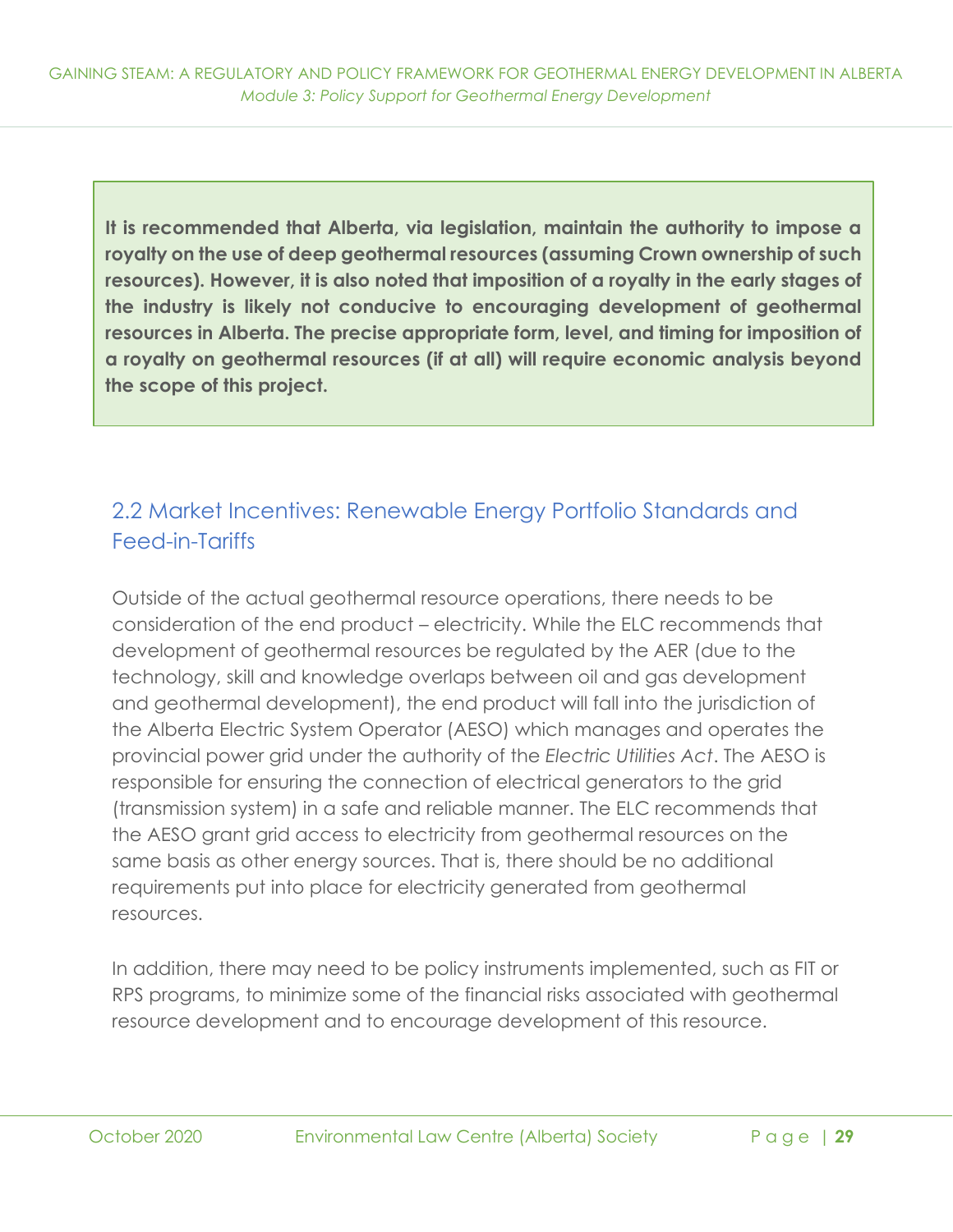Programs using FITs have been used in the Germany, Denmark and Ecuador.<sup>103</sup> In the U.S.A., the use of FITs is seen as the greatest single incentive for development of geothermal power.<sup>104</sup> The *Public Utilities Regulatory Policy Act of 1978* guarantees a price to producers for electricity provided to the grid from a geothermal source thereby guaranteeing a market for electricity generated by geothermal resources. <sup>105</sup> A FIT program generally involves requiring grid operators or utilities to connect renewable energy projects to the central grid and to pay a premium (the FIT). The FITs paid by the grid operators or utilities are recovered from downstream customers via a renewable energy surcharge.

In order to be effective, FITs must be carefully designed and implemented.<sup>106</sup> The FIT program implemented in Ontario to encourage renewable energy development proved controversial and was blamed for excessively high power costs.<sup>107</sup> Nic Rivers concludes that the transformation of the Ontario electricity sector was at a higher cost than necessary as a result of ancillary objectives embedded in the procurement policies (such as job creation), a lack of competition in procurement, and a lack of sensitivity towards the intermittent nature of renewables.<sup>108</sup> As has been pointed out by Sarah Hastings-Simon and Steven Cretney, Ontario (as least initially) set a fixed price for power which led to

<sup>103</sup>Ingelson-Phillip, *supra*. note 66.

<sup>104</sup> Haraldsson, *supra.* note 33.

<sup>106</sup> See J.R. DeShazo and Ryan Matilda, *Best Practices for Implementing a Feed-In-Tariff Program* (Los Angeles: 2009, Luskin Centre for Innovation, UCLA Luskin School of Public Affairs) which provides best practics and includes a review of Ontario's FIT program.

<sup>&</sup>lt;sup>107</sup> Brian Hill, "Ontario Energy minister admits mistake with green energy program" (February 24, 2017) Global News available at [https://globalnews.ca/news/3272095/ontario-energy-minister](https://globalnews.ca/news/3272095/ontario-energy-minister-admits-mistake-with-green-energy-program/)[admits-mistake-with-green-energy-program/.](https://globalnews.ca/news/3272095/ontario-energy-minister-admits-mistake-with-green-energy-program/)

<sup>108</sup> Nic Rivers, *Lessons Learned from a decade of promoting renewable energy in Ontario*  (Ottawa: 2015, Graduate School of Public and International Affairs and Institute of the Environment, University of Ottawa) available at [https://carleton.ca/ces/wp](https://carleton.ca/ces/wp-content/uploads/ontario_renewables2.pdf)[content/uploads/ontario\\_renewables2.pdf.](https://carleton.ca/ces/wp-content/uploads/ontario_renewables2.pdf)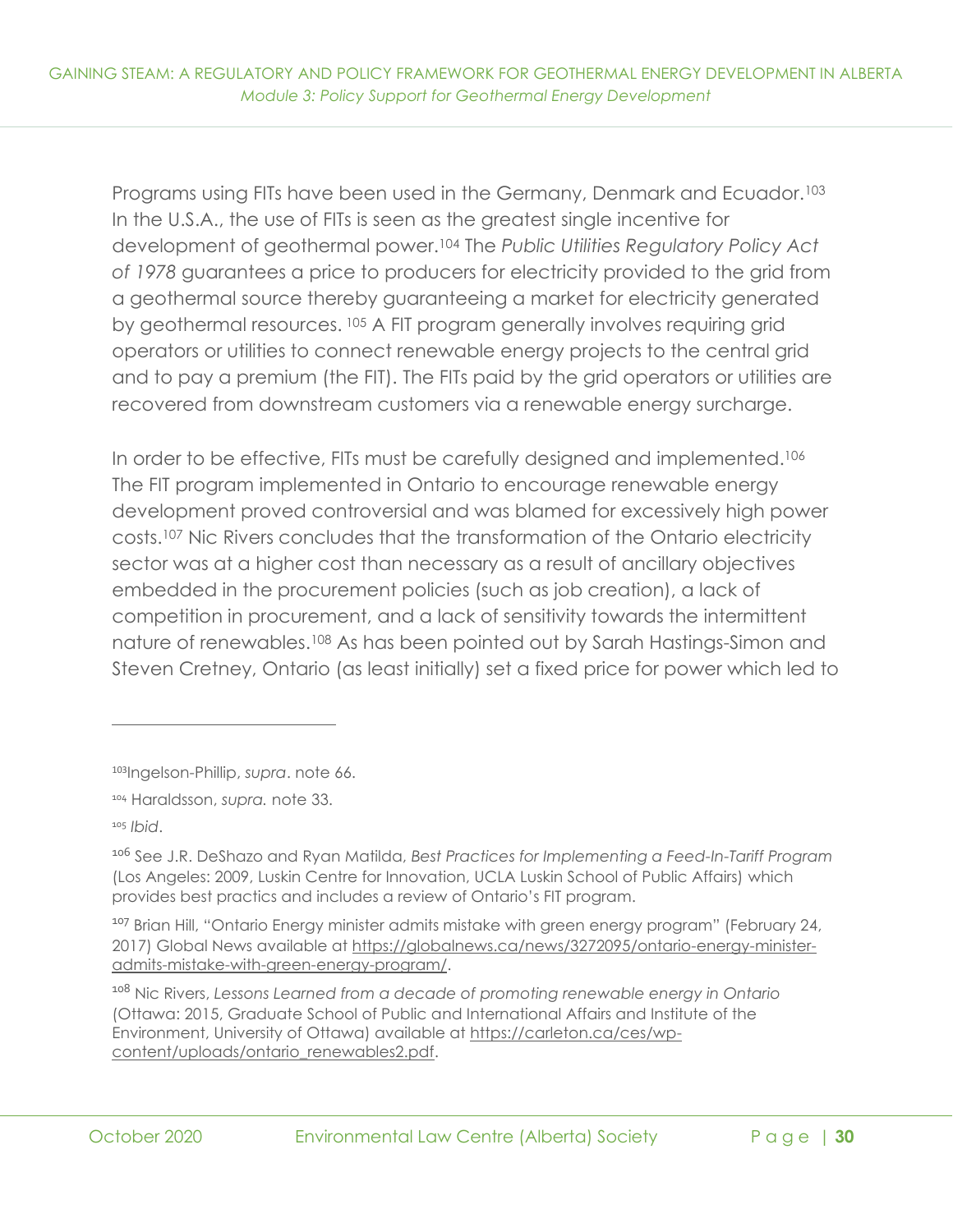a lack of competition to achieve the lowest market price.<sup>109</sup> In addition, the increased power costs were attributable to other factors such as deferred grid infrastructure investment.<sup>110</sup>

As summarized by Justin Crewson and Alison Thompson:<sup>111</sup>

It should also be noted that one of the primary criticisms of Ontario's FIT programs has been the cost of carbon displaced, seeing as intermittent energy sources such as wind and solar dominate the programs. It is argued that due to the lack of reliability and intermittency of these technologies, generated power is often dumped. Moreover, critics cite that the power produced from these sources rarely serves to displace fossil fuel sourced generation technologies, given the significant capacities of hydro and nuclear power in the province in lieu of coal. Geothermal energy, had it been included, would not have been prone to such criticisms as a result of its high capacity factor and its dispatchable generation capability. [references removed]

**Given the success and experience in other jurisdictions, it is recommended that a FIT program be developed to encourage the development of geothermal electrical generation in Alberta.**

<sup>&</sup>lt;sup>109</sup> Sara Hastings-Simon and Steven Cretney, "What Ontario has taught Alberta about renewable energy: Infographic" (November 2, 2016) Pembina Institute available at [https://www.pembina.org/pub/cheap-re.](https://www.pembina.org/pub/cheap-re)

<sup>111</sup> Crewson-Thompson, *supra.* note 2 at 26.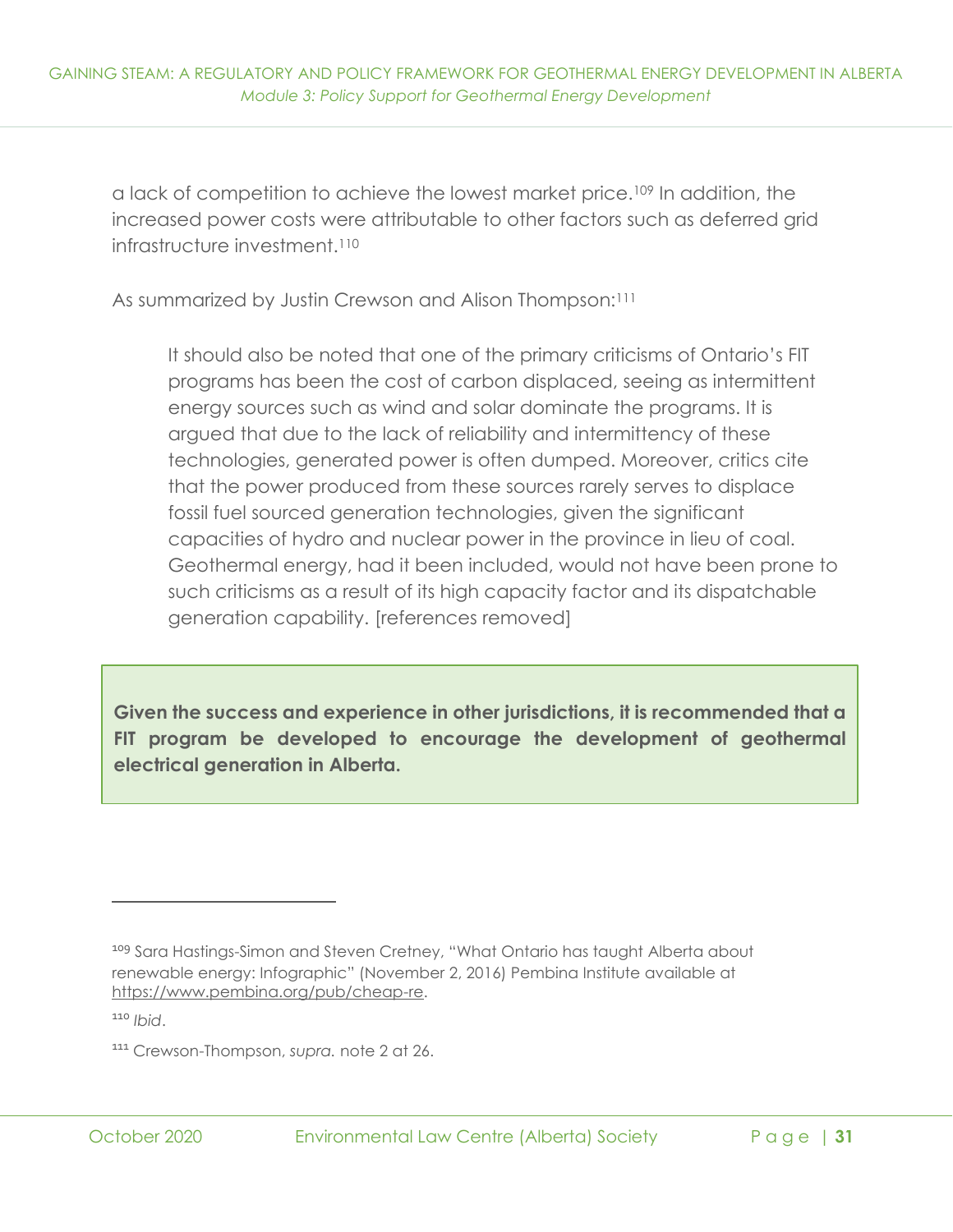The precise details of the program – including appropriate tariff amounts – requires economic analysis which goes beyond the scope of this project. It is essential that the FIT program developed be in place for a significant period of time to provide certainty necessary to encourage investment in a nascent industry.

Under an RPS program, the government sets renewable energy goals as a percentage of annual electricity generation to be achieved by a certain date.<sup>112</sup> Utilities are able to either develop renewable energy projects to add to their portfolio mix or to purchase renewable electricity certificates from third party developers to claims as credit equivalents to their RPS requirements.<sup>113</sup> A failure by a utility to meet its RPS target results in a fine or other fiscal consequences.<sup>114</sup> There is strong precedent for the use of RPS programs in the United States (33 states), Japan and Chile. <sup>115</sup>

As mentioned, policy mechanisms have been used in Alberta to encourage the development of renewable energy sources. The *Renewable Electricity Act* establishes a provincial target that, by 2030, at least 30% of electricity being produced in Alberta will be from renewable energy resources, including geothermal resources. <sup>116</sup> Until June 2019, this legislation was supported by a Renewable Electricity Program (REP) designed to encourage the development of new electric capacity from renewable sources.<sup>117</sup> In order to actually achieve the target established by the *Renewable Electricity Act*, we recommend the

<sup>112</sup> Sho Sato and Thomas D. Crocker, "Property Rights to Geothermal Resources", (1977) 6 Ecology L.Q. 247.

<sup>113</sup> *Ibid*.

<sup>114</sup> *Ibid*.

<sup>115</sup> *Ibid*.

<sup>116</sup> *Renewable Electricity Act*, s. 2.

<sup>117</sup> AESO website at [https://www.aeso.ca/market/renewable-electricity-program/about-the](https://www.aeso.ca/market/renewable-electricity-program/about-the-program/)[program/.](https://www.aeso.ca/market/renewable-electricity-program/about-the-program/)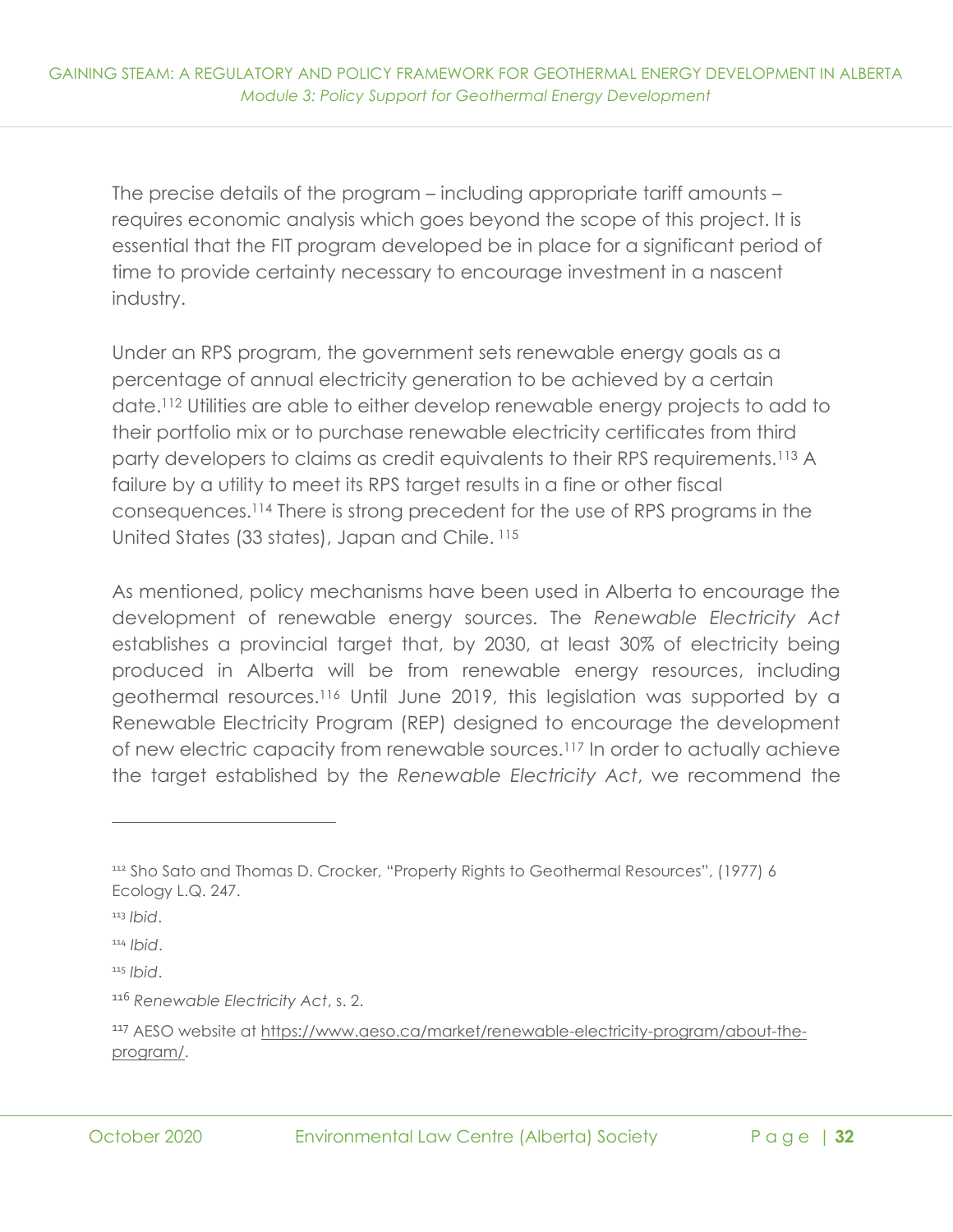addition of specific, enforceable targets, as well as enabling a market for trading credits. In addition, there must be supporting programs in place such as the REP described above or a FIT program.

**The ELC recommends that the** *Renewable Electricity Act* **be maintained as it establishes a legislated target for developing electrical capacity from renewable resources. The Act could be enhanced by placing specific, enforceable requirements on individual utilities, as well as enabling a market for trading RPS credits. Further, policies and programs must be put into place in order to actually achieve the target established by the** *Renewable Electricity Act***.** 

# <span id="page-37-0"></span>2.3 Government Financial Support: Cost-share programs, public insurance and early fiscal incentives

Aside from establishing robust RPS and FIT programs, development of geothermal resources likely requires financial incentives. The U.S.A. has used a variety of government cost-sharing programs and tax incentives in the development of its geothermal resources.<sup>118</sup> For instance, the U.S.A. implemented a variety of cost-shared drilling programs such as the Industry-Coupled Drilling Case Studies program (designed to accelerate exploration and obtain data), and the Geothermal Resources Exploration and Definition program (designed to identify and verify performance of new resources), see

<sup>118</sup> Sanyal et al., *supra.* note 1.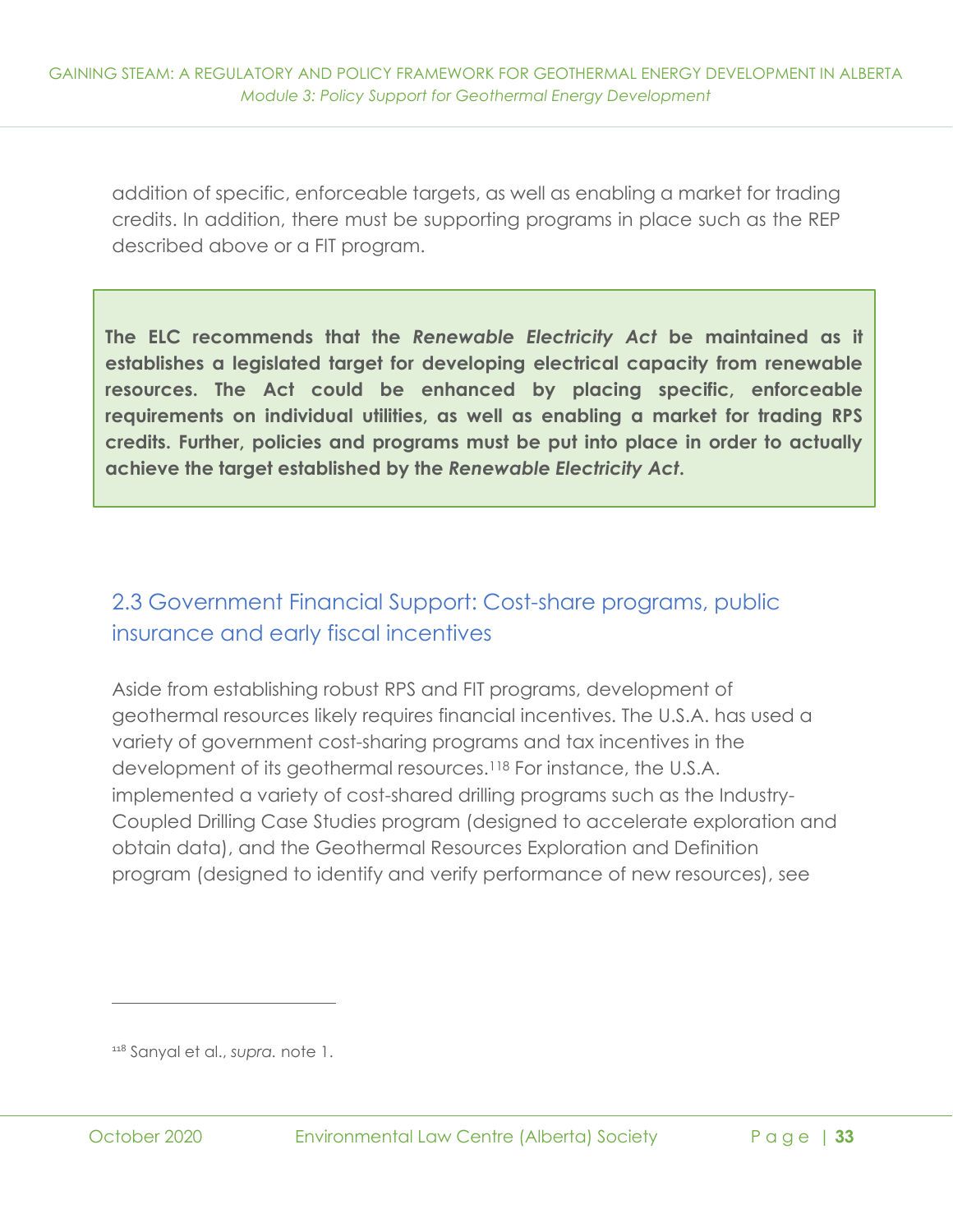discussion in California section of *[Module 4: Regulation of Geothermal Energy in](https://elc.ab.ca/?smd_process_download=1&download_id=93862)  [Other Jurisdictions](https://elc.ab.ca/?smd_process_download=1&download_id=93862)*. 119

The Industry-Coupled Drilling Cases Studies program was initiated in 1977. The program had two objectives "1) accelerate exploration of new hightemperature areas by furnishing a cost-share for drilling of reservoir confirmation boreholes, and 2) obtain data held as confidential in company files for public release".<sup>120</sup> This program led to eight developments by the private sector (located in Utah and Nevada). Participation in the Industry-Coupled Drilling Case Studies program required public release of a data package. Exploration for lower temperature resources, suitable for direct use, was also supported through the State-Coupled Geothermal Mapping Program which led to significant expansions of the inventory of known geothermal occurrences throughout the U.S.<sup>121</sup>

These programs allowed significant amounts of research into geothermal exploration, reservoir engineering and drilling technology.<sup>122</sup> An important result of this research was the collection of publicly available data. In conjunction with the Industry-Coupled and State-Coupled programs, since the 1970s, the U.S. Department of Energy (and its predecessors) has conducted research and development activities with national laboratories, universities and contractors under the Geothermal Technologies Program (valued at \$1.3 billion). <sup>123</sup>

<sup>121</sup> *Ibid*.

<sup>122</sup> *Ibid*.

<sup>119</sup> U.S. Department of Energy, *Exploration 1976-2006: A History of Geothermal Energy Research and Development In the United States* (September 2010) available at [https://www1.eere.energy.gov/geothermal/pdfs/geothermal\\_history\\_1\\_exploration.pdf.](https://www1.eere.energy.gov/geothermal/pdfs/geothermal_history_1_exploration.pdf)

<sup>120</sup> *Ibid*. at 2.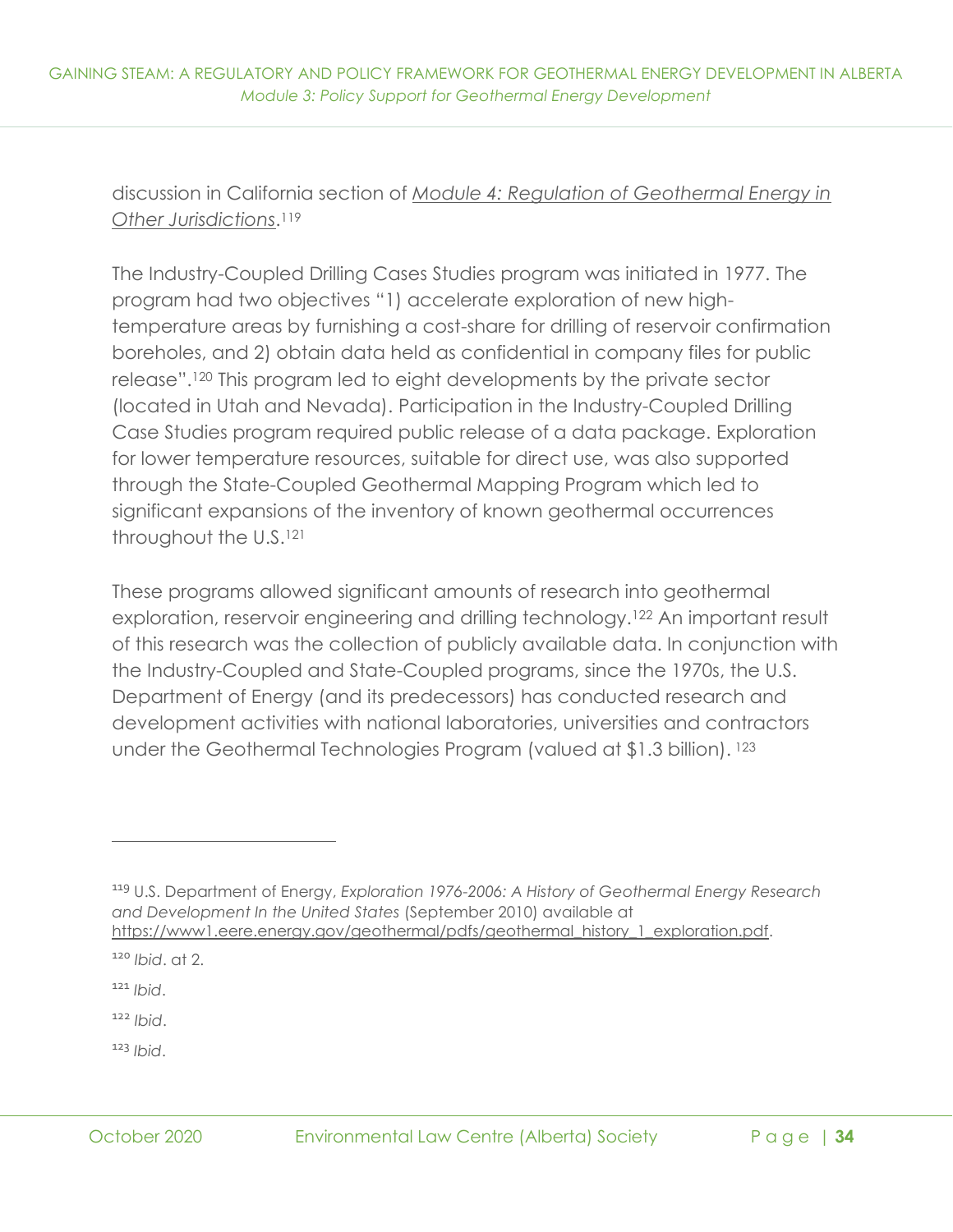The Canadian Geothermal Energy Association has recommended both a cost sharing approach with government for exploratory wells, as well as, having the government play a role in insuring against risk related to geothermal developments.<sup>124</sup> In effect the association argues that the government should accept a portion of the risk associated with geothermal well exploration based on models found in other jurisdictions.

Aside from cost-sharing programs, other financial incentives can include: 125

- Loans which are backed by the government or are directly provided by government to geothermal developers (because access to capital may be an issue for geothermal development).
- Insurance which absorbs the economic setbacks associated with drilling failures. This can include loans which convert to grants in the face of drilling failures.
- Early fiscal incentives such as easing import duties on machinery and equipment; reduced license fees, and tax credits.

It is recommended that Alberta develop programs which provide government financial support to the nascent geothermal industry. It is important that any policy support programs established be stable and predictable since longer term incentives are more effective.<sup>126</sup> These programs should include cost-share

<sup>&</sup>lt;sup>124</sup> Zach Harmer and Christal Loewen, Written Submission for the Standing Committee on Finance's Pre-Budget Consultations 2020 (August 2, 2019) Canadian Geothermal Energy Association available at

[https://www.ourcommons.ca/Content/Committee/421/FINA/Brief/BR10596374/br](https://www.ourcommons.ca/Content/Committee/421/FINA/Brief/BR10596374/br-external/CanadianGeothermalEnergyAssociation-e.pdf)[external/CanadianGeothermalEnergyAssociation-e.pdf.](https://www.ourcommons.ca/Content/Committee/421/FINA/Brief/BR10596374/br-external/CanadianGeothermalEnergyAssociation-e.pdf)

<sup>125</sup> Haraldsson, *supra.* note 33.

<sup>126</sup> *Ibid*.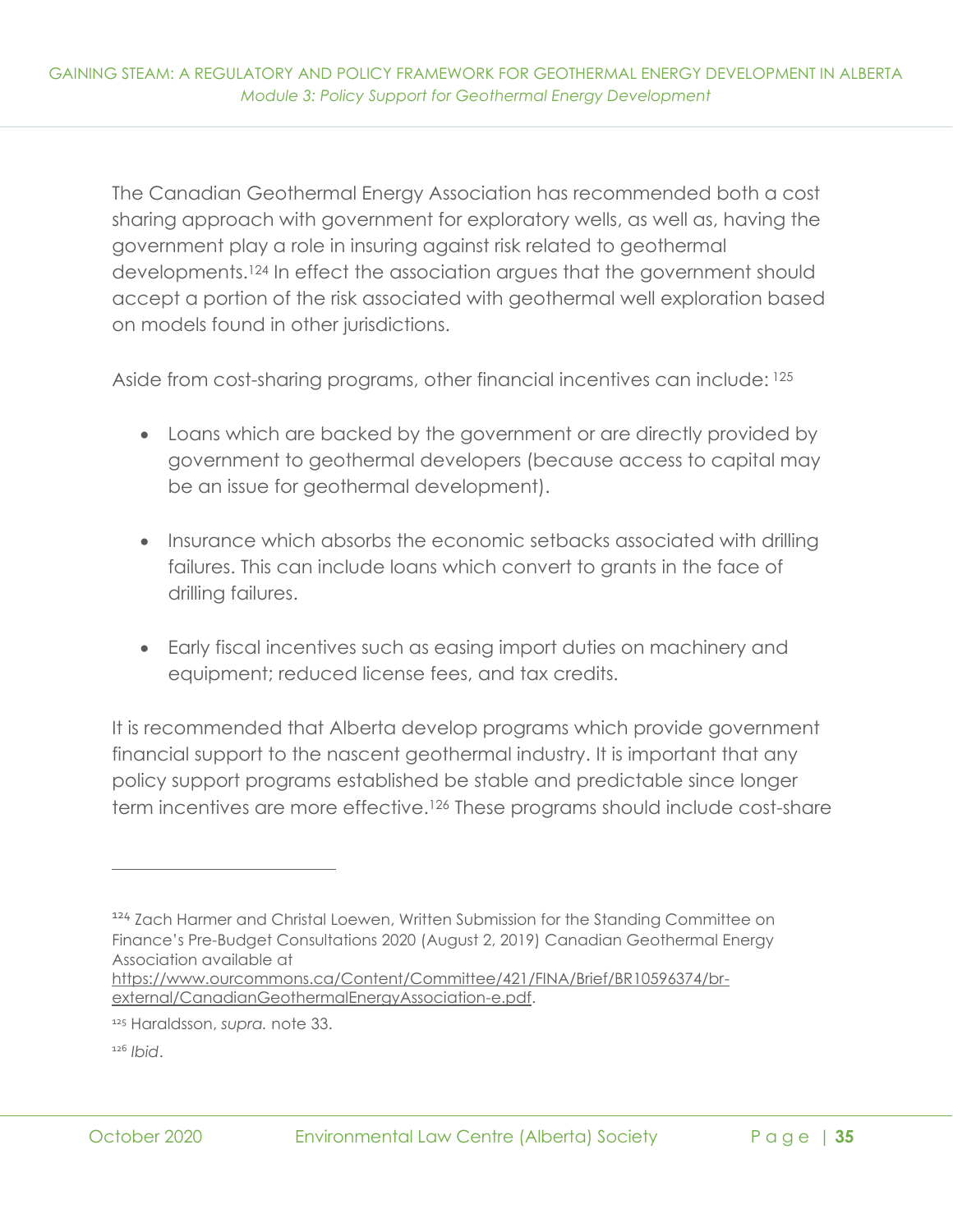programs and publicly funded insurance to reduce the risks associated with exploration and development of geothermal resources and encourage private investment. While such programs do transfer risk to the public purse (contrary to the polluter pays principle), it is done so to achieve other social goals such as increased renewable energy sources. The appropriate level of risk (that is, the level of support) will be a matter of assessing the various policy goals of the program.

Other complementary early stage fiscal incentives – such as tax credits and tax exemptions – should be considered as well. The precise mix of policy tools – including appropriate timing and level – requires economic analysis which goes beyond the scope of this project. We note that there is precedent for government financial support for new resources in Alberta as similar approaches were adopted in the early days of oil-sands development.

**Policy supports should include cost-share programs and publicly funded insurance to reduce the risks associated with exploration and development of geothermal resources and encourage private investment. Other complementary early stage fiscal incentives – such as tax credits and tax exemptions – should be considered as well. The precise mix of policy tools – including appropriate timing and level – requires economic analysis which goes beyond the scope of this project.**